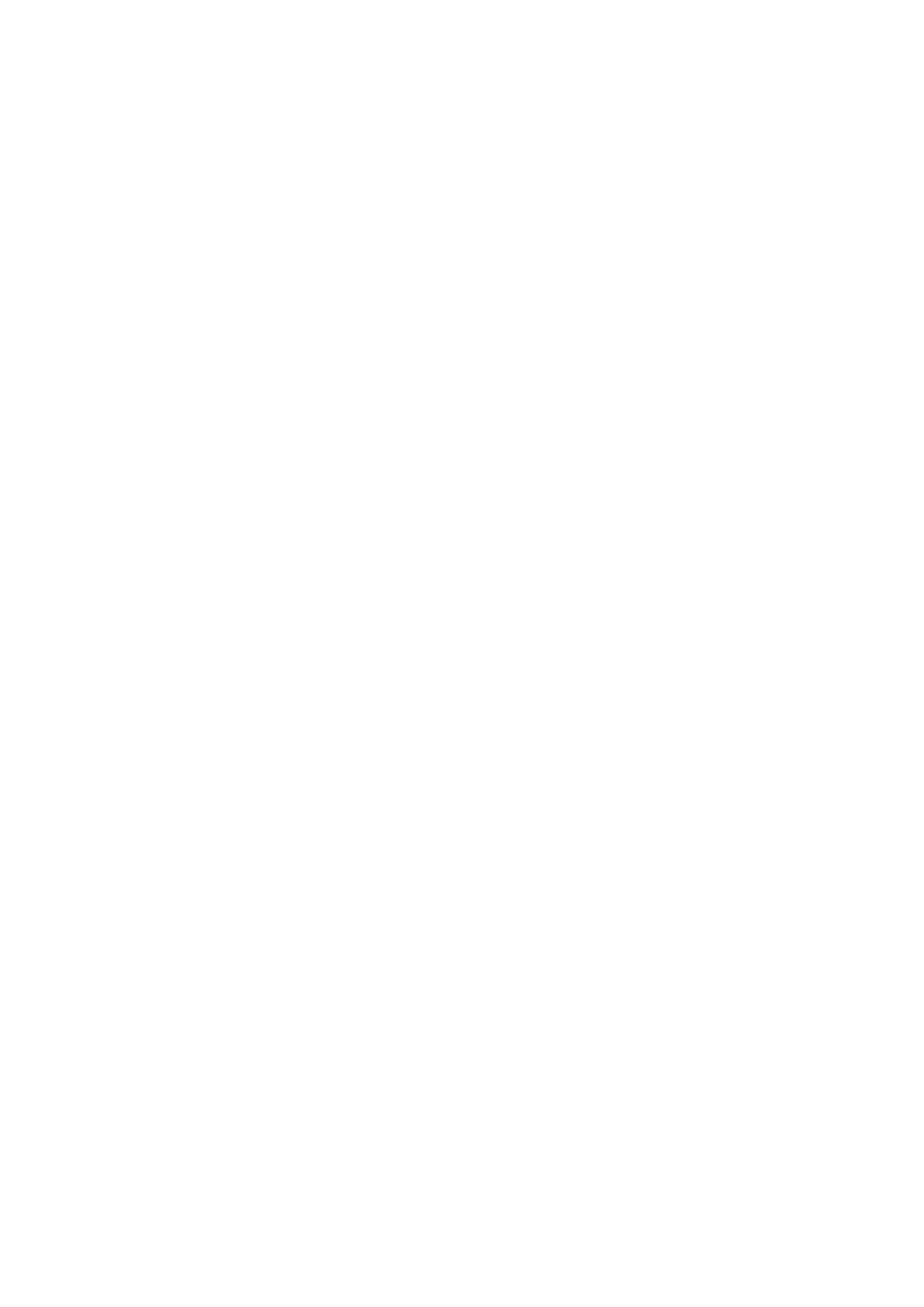## **Contents**

| <b>Status of this Operational Policy and Effective Date</b>                      | $\mathbf{1}$   |    |
|----------------------------------------------------------------------------------|----------------|----|
| <b>Background</b>                                                                | $\mathbf{1}$   |    |
| Introduction                                                                     | $\mathbf{1}$   |    |
| History                                                                          | $\mathbf{1}$   |    |
| The Waitangi Tribunal and Legal Aid                                              | $\mathbf{1}$   |    |
| <b>Defined Terms</b>                                                             | $\overline{2}$ |    |
| <b>Relevant Statutory and Policy Framework</b>                                   | $\mathbf{2}$   |    |
| Legal Services Act 2011                                                          | $\overline{2}$ |    |
| Other important provisions                                                       | 3              |    |
| <b>Relevant Policy</b>                                                           | 3              |    |
| Services for Tribunal matters funded by Legal Aid Services                       | $\overline{4}$ |    |
| Legal Aid Services for Proceedings before Waitangi Tribunal4                     |                |    |
| Settlement negotiations and associated activities                                | 5              |    |
| <b>Other Court proceedings</b>                                                   | 5              |    |
| <b>Non-Tribunal Activities</b>                                                   | 5              |    |
| <b>Direct Funding of claimants</b>                                               | 6              |    |
| Watching Briefs and Goodwill/Relationship Maintenance                            | 6              |    |
| Applications for and grants of legal aid                                         | 6              |    |
| General                                                                          | 6              |    |
| Eligibility                                                                      | 6              |    |
| Requirements for Applications for Legal Aid                                      | 8              |    |
| Process of making an application for legal aid                                   | 9              |    |
| Conditions on grants of Legal Aid                                                | 10             |    |
| Inquiry Specific Issues affecting Applications for Aid                           | 10             |    |
| Applications for Amendments to grant                                             | 12             |    |
| Unforeseen/Urgent work                                                           | 14             |    |
| Retrospective application for amendment to grant                                 | 15             |    |
| Number of Providers for which approval is sought                                 | 15             |    |
| Legal Aid for Applications for Urgent Hearings                                   | 16             |    |
| General                                                                          | 16             |    |
| Who is required to apply for Aid in Applications for Urgent Hearings 17          |                |    |
| Process of making an application for legal aid - Applications for Urgent Hearing |                | 21 |
| Remedies and Resumption Applications                                             | 21             |    |
|                                                                                  |                |    |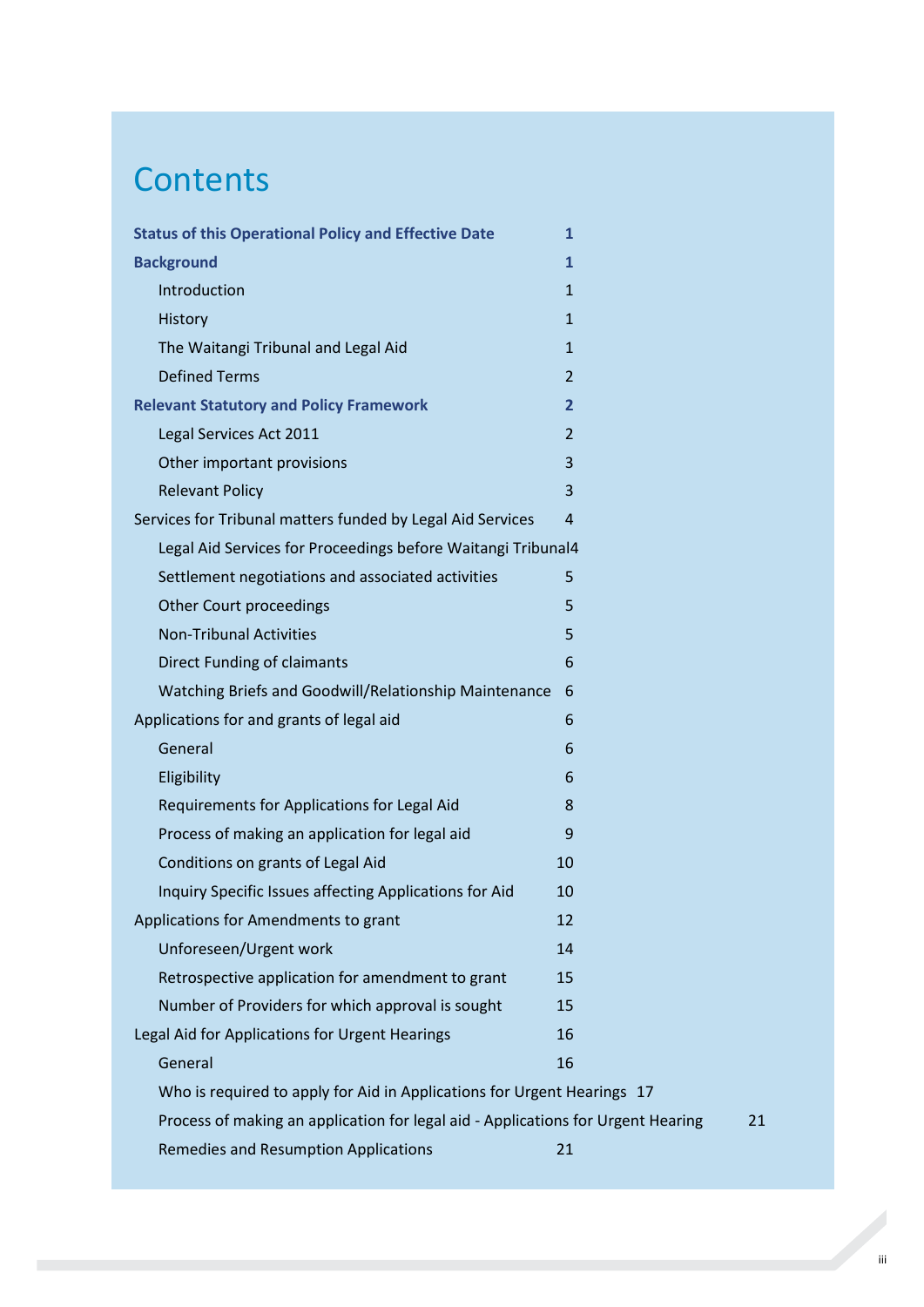| <b>Interested Parties</b>                                              | 21 |    |
|------------------------------------------------------------------------|----|----|
| <b>Invoices</b>                                                        | 22 |    |
| <b>Disbursements</b>                                                   | 22 |    |
| Disbursement policy from 5 November 2012                               | 22 |    |
| Disbursement policy prior to 5 November 2012                           | 23 |    |
| Office disbursements                                                   | 23 |    |
| Photocopying                                                           | 23 |    |
| <b>Travel costs</b>                                                    | 23 |    |
| <b>Specific Disbursements</b>                                          | 23 |    |
| Co-operation between Counsel                                           | 24 |    |
| Co-ordinating Counsel                                                  | 24 |    |
| Working cooperatively with others to avoid duplication                 | 25 |    |
| Taking a constructive approach to resolving disputes between claimants |    | 25 |
| <b>Alternative Funding</b>                                             | 25 |    |
| Relationship between Legal Aid Services and providers                  | 26 |    |
| Appendix A                                                             | 27 |    |
| Application stage                                                      | 27 |    |
| Casebook stage                                                         | 27 |    |
| Interlocutory stage                                                    | 27 |    |
| <b>Hearings stage</b>                                                  | 28 |    |
| Report writing stage                                                   | 28 |    |
|                                                                        |    |    |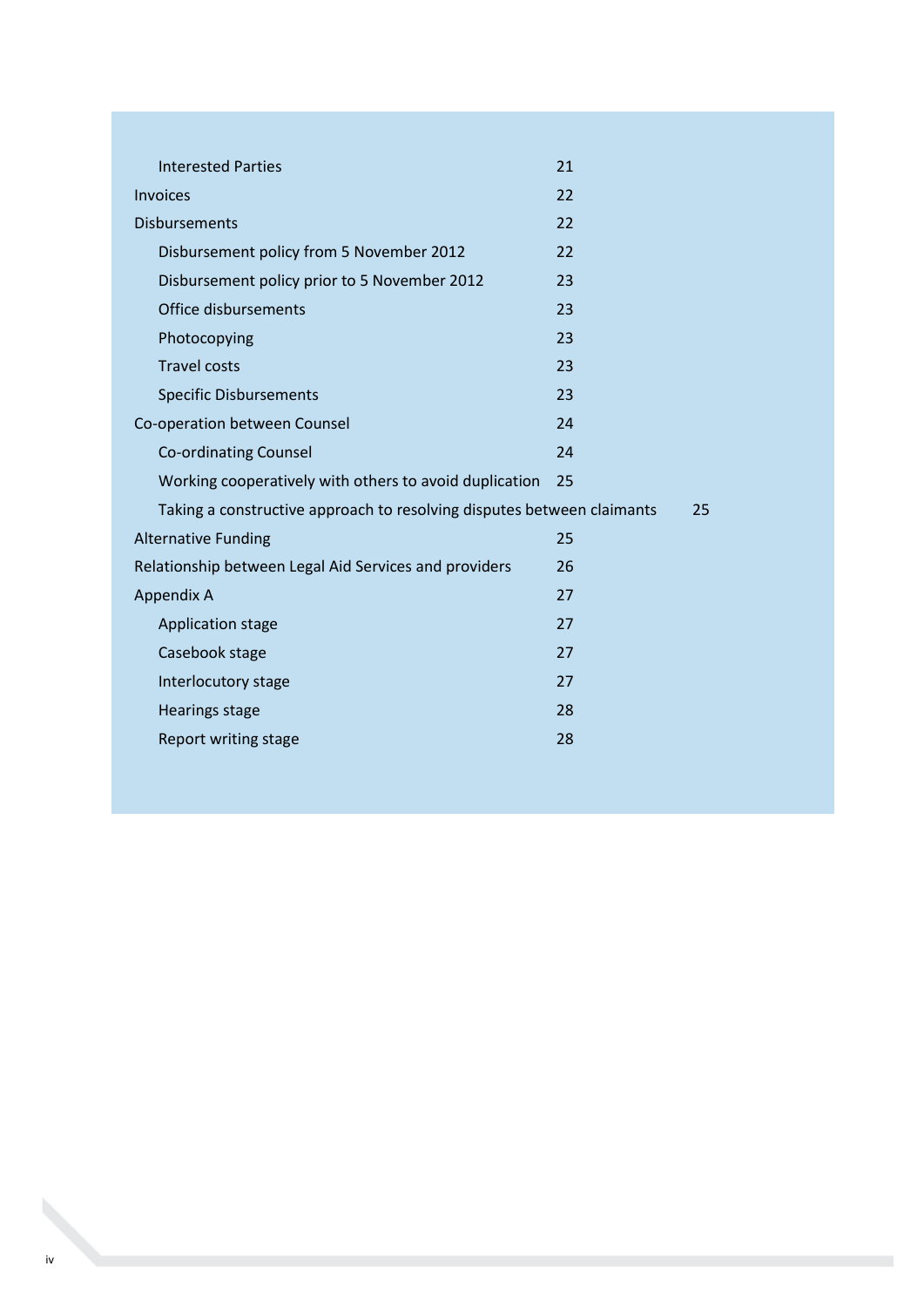## <span id="page-4-0"></span>Status of this Operational Policy and Effective Date

- 1. This operational policy replaces any prior Waitangi Tribunal policies or sections within the Granting decisions section of the online Provider Grants Manual. In all other respects, the relevant provisions of the current Provider Grants Manual continue to apply to legal aid for Waitangi Tribunal proceedings. For ease of reference those policy provisions are accessible via policy links throughout the document.
- 2. This operational policy consolidates and confirms a number of existing practices, as well as offering clarification of processes and requirements.
- <span id="page-4-1"></span>3. This operational policy comes into effect 1 October 2012.

# Background

### <span id="page-4-2"></span>**Introduction**

4. This policy sets out the requirements for legal aid in Waitangi Tribunal proceedings. The aim is to establish consistent, fair and transparent requirements that legal aid providers can work within, and to ensure that the legal services provided to claimants meet the requirements of section 3 of the Legal Services Act 2011:

*"The purpose of this Act is to promote access to justice by establishing a system that provides legal services to people of insufficient means; and delivers those services in the most effective and efficient manner*"

### <span id="page-4-3"></span>**History**

- 5. In 1987, the Crown and the New Zealand Maori Council (NZMC) concluded an agreement to settle litigation, brought by the NZMC on behalf of Maori, relating to the transfer of Crown assets to state owned enterprises. The agreement included a commitment to provide legal aid for claimants to pursue their Treaty claims in Waitangi Tribunal proceedings.
- 6. The Treaty of Waitangi (State Enterprise) Act 1988 implemented that agreement by, among other things, amending the Legal Aid Act 1969. Provisions facilitating Legal Aid for Waitangi Tribunal proceedings have been retained in the Legal Services Act 2011.

### <span id="page-4-4"></span>**The Waitangi Tribunal and Legal Aid**

7. The Waitangi Tribunal was established in 1975 by the Treaty of Waitangi Act 1975. The Tribunal is a permanent commission of inquiry charged with making findings and recommendations on Treaty claims brought by Maori relating to actions or omissions of the Crown. Unlike other Commissions of Inquiry which may be set up, legal aid is available for claimants appearing before the Waitangi Tribunal.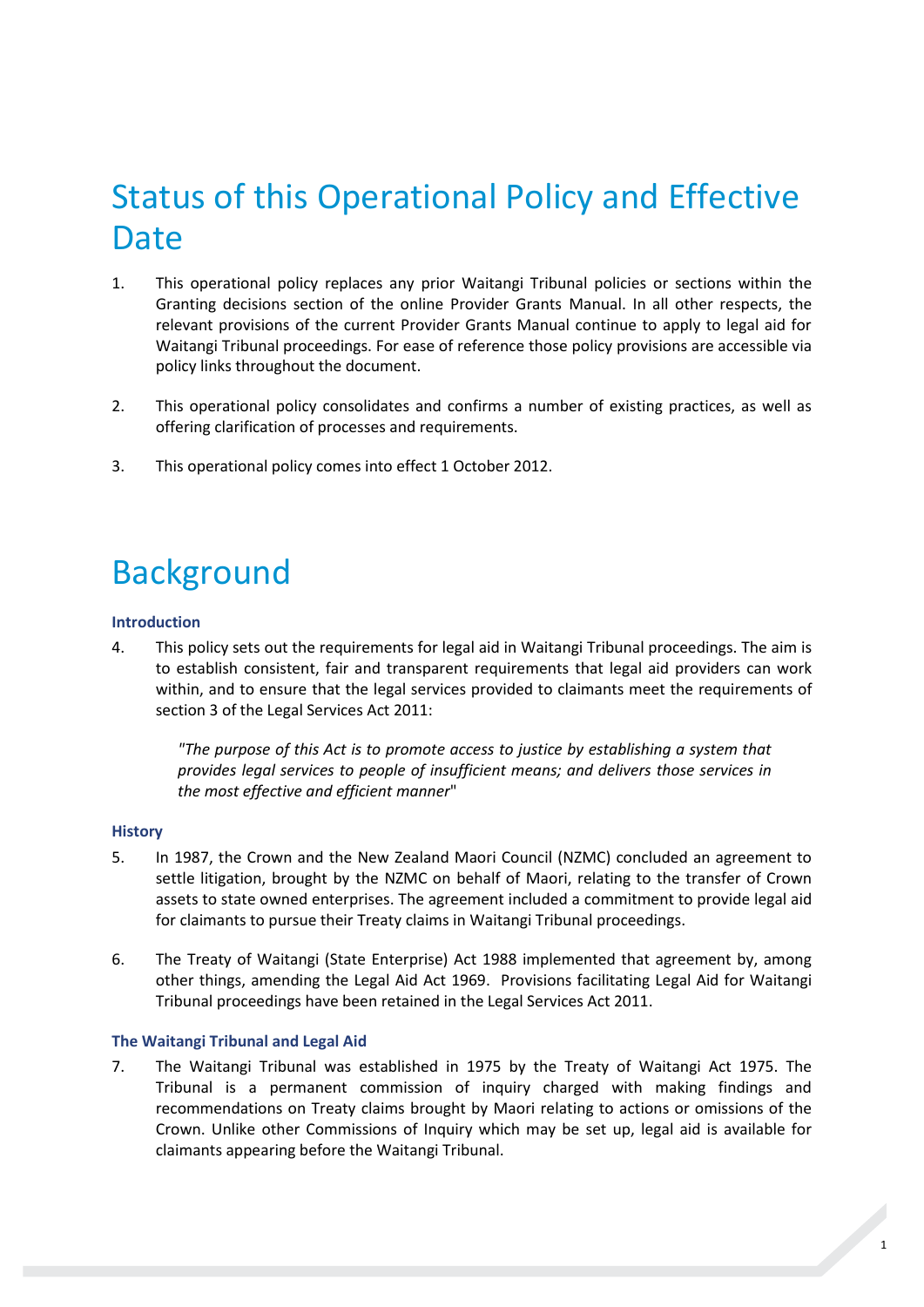8. Legal Aid Services may seek information from the Waitangi Tribunal at any time on issues regarding the nature and extent of a claim, the relationship between the claim and other claims, and other matters relevant to grants of legal aid for that claim. Section 49 of the Act requires the Tribunal to provide Legal Aid Services with the information sought.

### <span id="page-5-0"></span>**Defined Terms**

9. In this operational policy:

**CFRT** means Crown Forestry Rental Trust.

**Claimant** means a named claimant for an individual claim or a claim filed on behalf of a group that has filed a Treaty claim and has a Wai number.

**Lead provider** means the provider identified in the grant of legal aid as the lead provider for that matter

**Legal Aid Services** means the division within the Ministry of Justice responsible for the administration of the granting of legal aid and is administered by the Secretary of Justice with the functions set out in sections 68 and 69 of the Act, and the Legal Services Commissioner appointed under section 70 of the Act, with the functions set out in section 71 of the Act, and grants officers and other staff to whom the Commissioner has delegated powers, functions or duties as prescribed under section 72 of the Act.

**OTS** means the Office of Treaty Settlements

**Provider** means a person who is approved by the Secretary of Justice to provide legal services.

**Supervised Provider** Supervised providers are approved as supervised providers who may not have matters assigned to them, and who do not have the necessary experience or competence to be responsible for the overall management and conduct of any legal aid case including any substantive hearings.

**The Act** means the Legal Services Act 2011. All section references in this document refer to this Act unless otherwise specified.

**Treaty** means Te Tiriti o Waitangi/the Treaty of Waitangi as set out in schedule 1 to the Treaty of Waitangi Act 1975.

**Tribunal** means the Waitangi Tribunal established by section 4 of the Treaty of Waitangi Act 1975.

<span id="page-5-1"></span>**Wai number** means the administrative number allocated to a Treaty claim by the Tribunal.

### Relevant Statutory and Policy Framework

### <span id="page-5-2"></span>**Legal Services Act 2011**

10. The main provisions relating to legal aid for Tribunal proceedings are set out in sections 47 to 50 of the Act. Key matters covered by those sections are set out below: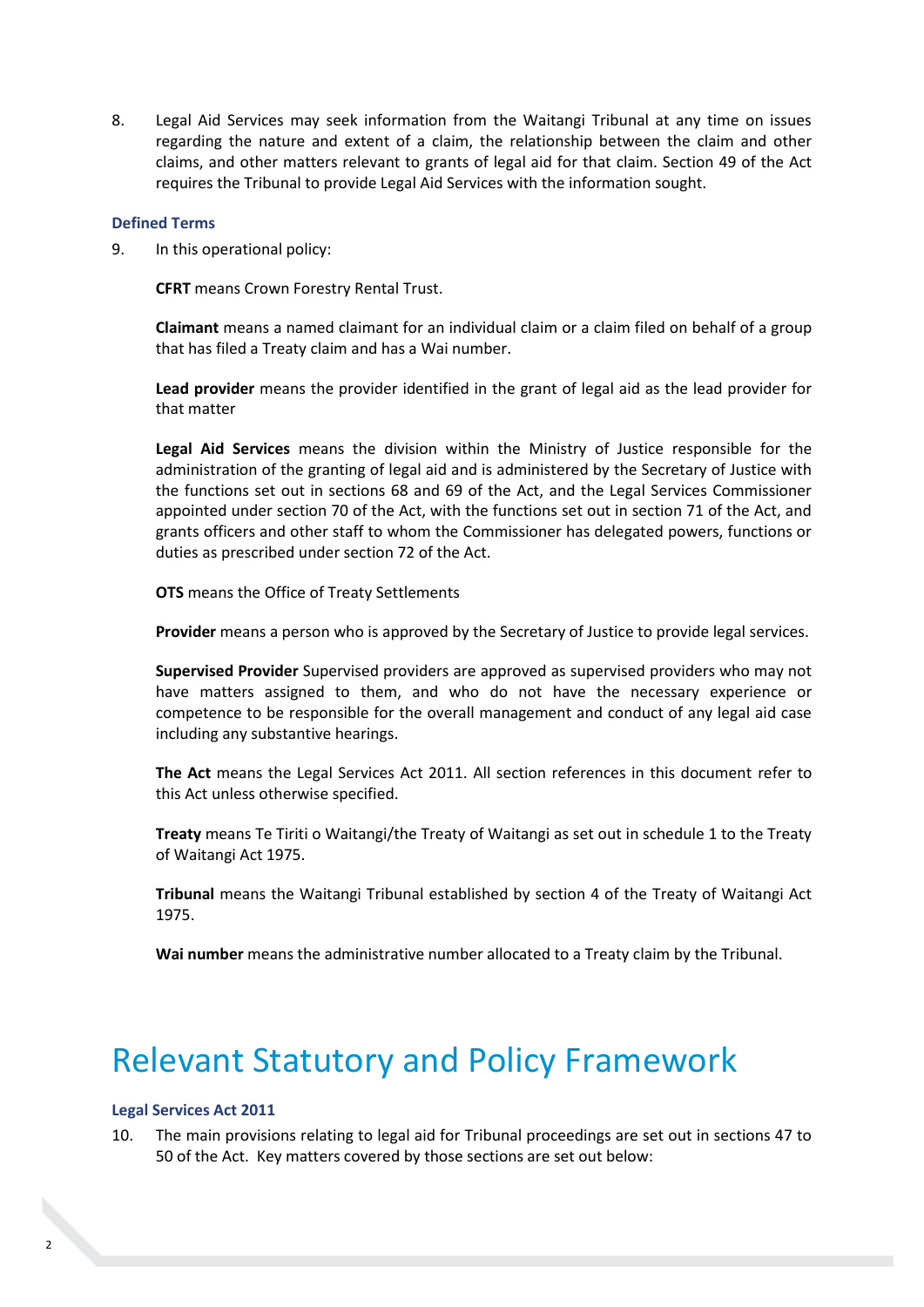- a) **Sections 47 and 48** specify the criteria that Legal Aid Services must take into account when considering a grant of legal aid, and provides that Legal Aid Services may apply conditions (i.e. relating to the purposes and/or the period for which aid is granted) to any grant.
- b) **Section 49 (1)** requires Legal Aid Services to seek a report from the Tribunal before making a decision in regards to the application for aid.
- c) **Section 49(2)** enables Legal Aid Services to seek an up-to-date report at any time where the Commissioner believes that the circumstances of the applicant or application have changed.
- d) **Section 50** details the conditions of repayment that may be imposed under a grant of aid made under section 47. Whilst the application of this section is considered when receiving an application for aid, its provisions are rarely invoked.

### <span id="page-6-0"></span>**Other important provisions**

- 11. In addition to these sections of the Act, other sections also affect the granting of aid and the administration of the grant in relation to Tribunal proceedings. Some of these are set out below and others are referred to within the text of this policy:
	- a) **Section 7(1)(f)** provides for legal aid to be granted in Tribunal proceedings.
	- b) **Section 10** outlines when legal aid may be granted (e.g. relevant considerations include an assessment of prospects of success). Note, however, sections  $10(1)$ ,  $(2)$  and  $(4)(a)$  do not apply to legal aid applications for Tribunal proceedings.
	- c) **Sections 11(3), 16(4), 18(7)(a**) **and 36(5)** exempt Tribunal proceedings from the financial criteria relating to disposable income and capital and also from the standard civil Legal Aid charge on the proceeds of proceedings
	- d) **Section 16 (4)** provides that interim grants of legal aid cannot be made in Tribunal proceedings:.
	- e) **Section 28** outlines the requirements for the application for aid or the lead provider to request an amendment to the grant of aid, including an increase in funding.
	- f) **Section 30** allows the Commissioner to determine withdrawal of or amendment to a grant of legal aid or to amend the conditions on a grant of legal aid.
	- g) **Section 105** states that providers cannot take unauthorised payments ("top-ups"), unless authorised by Legal Aid Services.
- 12. Other provisions are referred to, where relevant, throughout the policy.

### <span id="page-6-1"></span>**Relevant Policy**

- 13. Legal Aid Services will from time to time develop and approve policy relevant to Tribunal legal aid. All such policies are available on [www.justice.govt.nz](http://www.justice.govt.nz/) in the information for lawyers section.
- 14. In particular, various parts of the Provider Grants Manual are relevant to Tribunal legal aid including: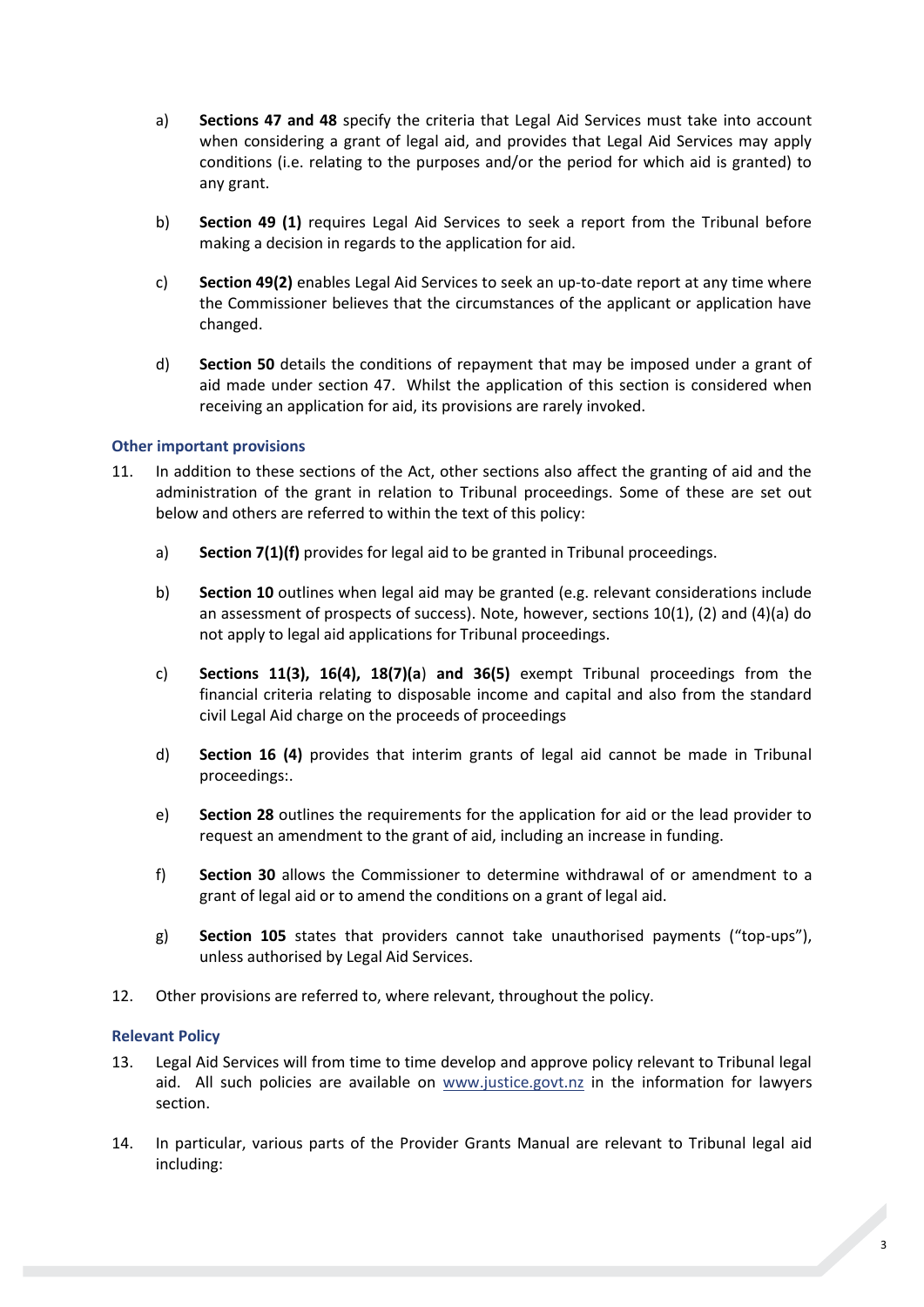- a) The "*Eligibility*" section
- b) The "*Granting Decisions*" section. In particular, attention is drawn to:
	- Assignment of provider
	- Delegation of work
	- **Reassignment**
	- Amendments to grant
	- Top up payments
	- **Examinations**
	- Withdrawal of aid
- c) The "*Applications for Legal Aid*" section
- d) The "*Reconsideration and Review*" section
- e) Provider rates, fixed fees and special rates

### <span id="page-7-0"></span>Services for Tribunal matters funded by Legal Aid Services

### <span id="page-7-1"></span>**Legal Aid Services for Proceedings before Waitangi Tribunal**

- 15. Legal Aid Services is defined in the Act as being *"legal advice and representation"* for proceedings before the Waitangi Tribunal and includes taking steps that are preliminary to any proceedings but pursuant to section 4(2) of the Act does not include assistance "*with resolving disputes other than by legal proceedings"; "taking steps that are incidental to any proceedings";* or assistance *"in arriving at or giving effect to any out-of-court settlement that avoids or brings to an end any proceedings"*.
- 16. Accordingly:
	- (a) A grant of legal aid is available to fund approved legal services and disbursements required to progress a particular claim or claims before the Tribunal.
	- (b) The legal services must be directly relevant to the Treaty claim; necessary to progress the Treaty claim and consistent with the approval and any conditions applied to that grant of aid.
	- (c) Delivered in the most effective and efficient manner.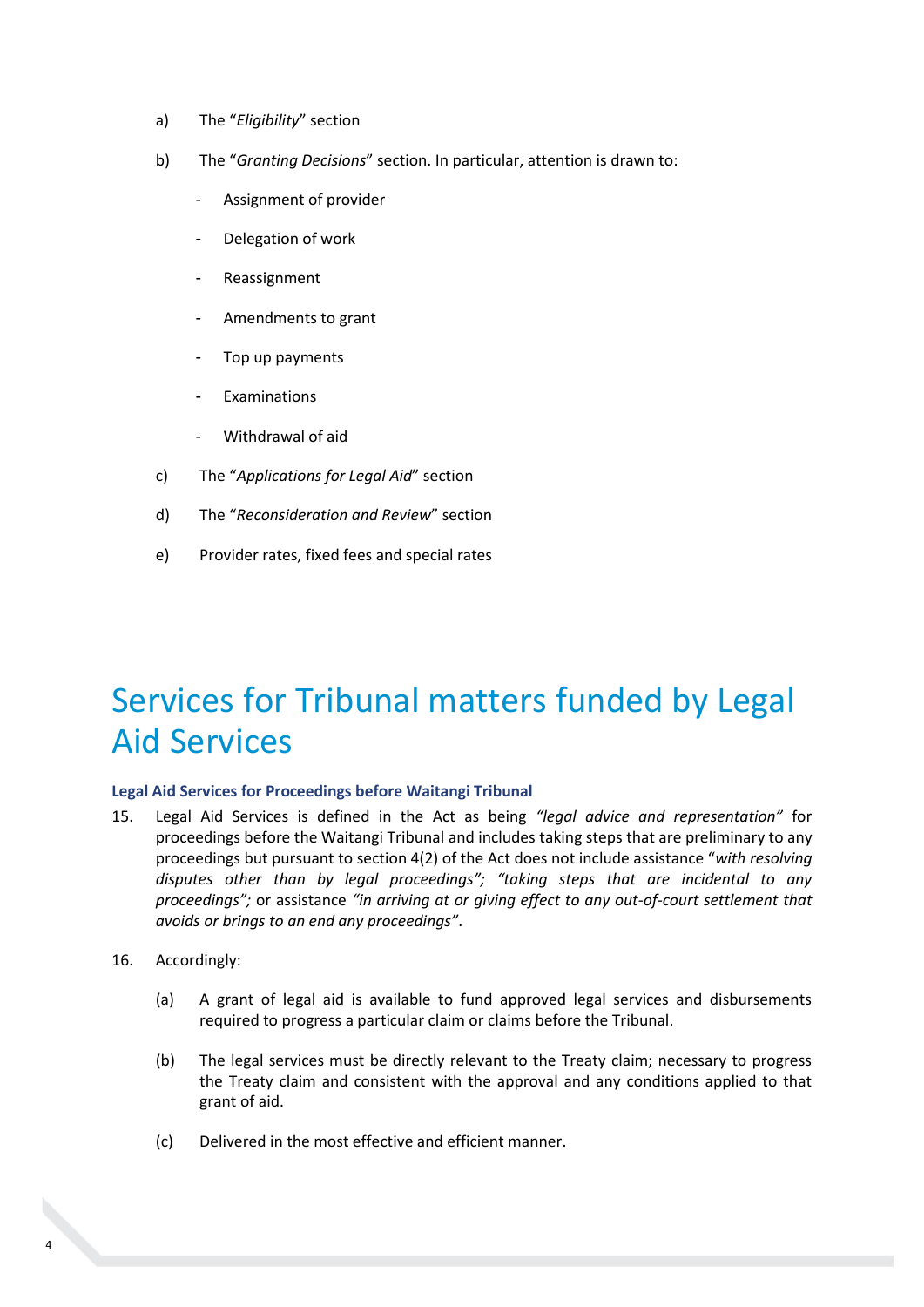- 17. Legal Aid Services will take a reasonable approach to what work is required and when, on a case by case basis. The most influential consideration will be the stage that an Inquiry is at and what work is required and when, to meet Tribunal timetabling.
- 18. Legal aid for Tribunal Proceedings is not available for:
	- a) Settlement negotiations and associated activities;
	- b) Other Court or Tribunal processes outside the Waitangi Tribunal;
	- c) Non-Tribunal activities;
	- d) Direct Funding of claimants; and
	- e) Watching briefs and goodwill/relationship maintenance

### <span id="page-8-0"></span>**Settlement negotiations and associated activities**

- 19. In accordance with section 4(2), Legal Aid Services does not fund legal services for settlement negotiations, including pre negotiation processes (such as pre-mandating negotiations and mandating processes).
- 20. Activities where funding for legal services is not available from Legal Aid Services includes:
	- (a) Negotiations with OTS regarding the settlement of claims;
	- (b) Work associated with settlement, or proposals for settlement from OTS even though a claim is still before the Tribunal;
	- (c) Any work resulting from discussions with OTS or work initiated by OTS regarding settlement of a claim.
- 21. Claimant funding to assist with negotiation costs is available through OTS to claimants in negotiations, in accordance with the Crown's negotiation policies.
- 22. Where there were existing grants for legal services for settlement negotiations prior to 1 July 2011, Legal Aid Services continued to manage those grants until 31 December 2011, when those grants were ended in accordance with the Act.

### <span id="page-8-1"></span>**Other Court proceedings**

23. Legal aid grants for Tribunal proceedings cannot be used for proceedings in the Maori Land Court or other courts, even if the issues raised appear to be similar to or are related to Treaty claims. This does not mean that legal aid is not available for those other proceedings - it means that a separate civil legal aid application is required and such applications will be subject to different provisions in the Act and/or other relevant policies

### <span id="page-8-2"></span>**Non-Tribunal Activities**

- 24. Legal aid is not available for other non Tribunal activities, for example:
	- (a) meetings with Ministers and lobbying, even if the issues raised appear to be similar to or are related to Treaty claims;
	- (b) file and office administration;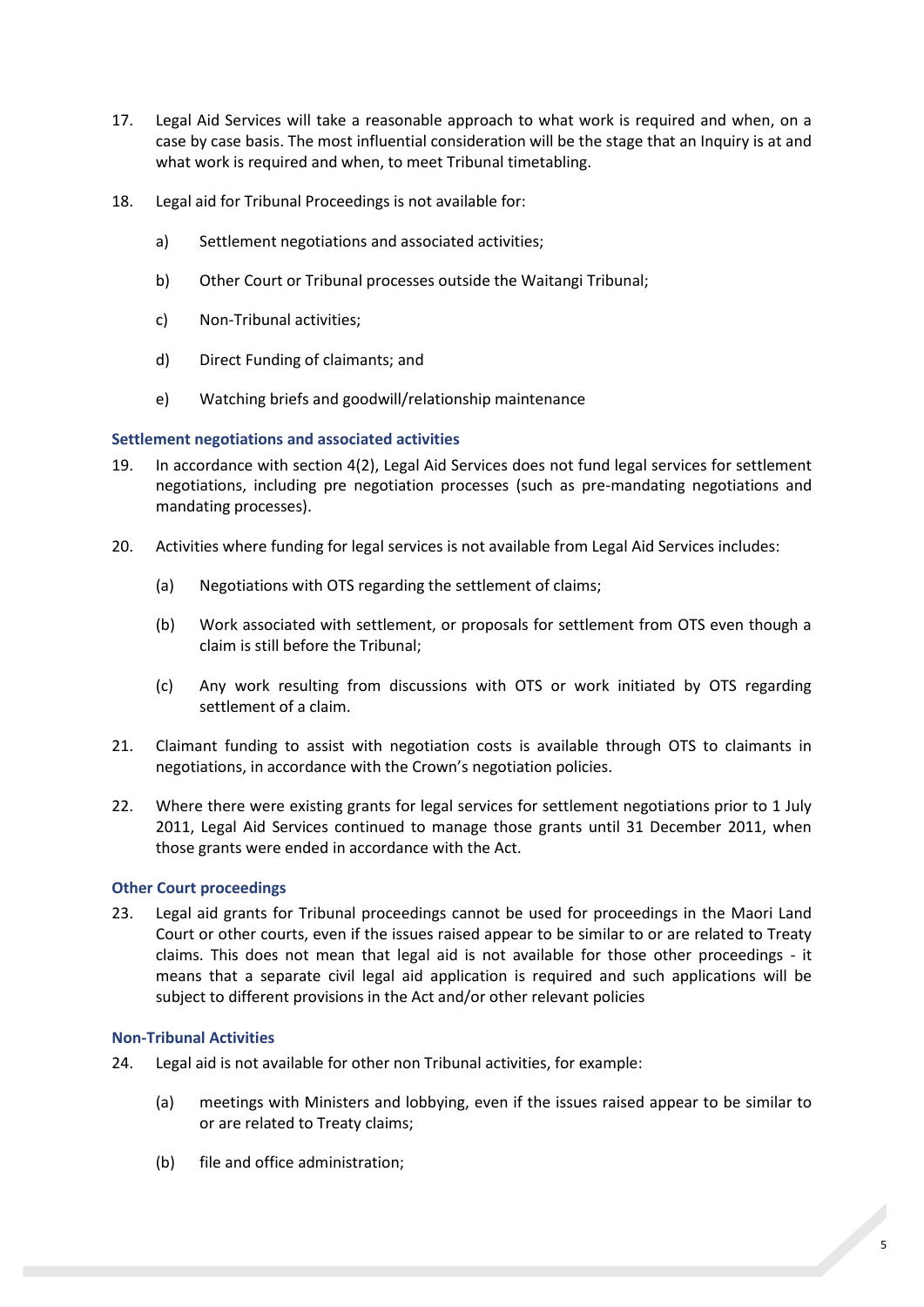(c) attendance and correspondence with Legal Aid Services staff or other agencies (for example, seeking funding) - this is administration and not the provision of legal services.

### <span id="page-9-0"></span>**Direct Funding of claimants**

25. Legal aid is for legal services undertaken by providers on behalf of claimants and is not available to fund work by claimants themselves on their claims, or to meet claimant expenses.

### <span id="page-9-1"></span>**Watching Briefs and Goodwill/Relationship Maintenance**

- 26. Legal aid is not available for simply observing and not otherwise participating in Tribunal proceedings and which are referred to as "*watching briefs*". Approval through an application for legal aid and applications for amendment to grant can be sought for all other forms of participation even where the level of participation of a particular claimant group in an Inquiry is limited. For example where a claimant has been given leave to participate to a limited extent then approval can be sought for funding by the provider at least to the level at which leave was granted by the Tribunal.
- 27. While formal meetings with clients are funded, it is not appropriate to invoice for casual activities such as casual conversations at the end of a hearing day or shared meals and similar activities which might be regarded as goodwill and relationship building rather than legal work.

### <span id="page-9-2"></span>Applications for and grants of legal aid

### <span id="page-9-3"></span>**General**

28. Legal aid should be sought as soon as possible. Unless there are special circumstances an application should be made within three months of being instructed due to the invoicing time frames and the fact that legal aid may not be approved, in which case work and disbursements undertaken to the point that the decision is made will not be paid. Providers should minimise the work undertaken on the claim prior to a decision on the grant being made. Providers also need to advise their clients of the risk that Legal Aid may not be granted or may be granted subject to conditions and provide an explanation of why it is advisable to keep the amount of work done prior to any grant of aid to a minimum.

#### <span id="page-9-4"></span>**Eligibility**

- 29. This Operational Policy should be read in conjunction with the *Eligibility* section of the Provider Grants Manual which applies to legal aid for Tribunal proceedings. This Operational Policy sets out additional matters from the Act, 2011 specific to Tribunal proceedings.
- 30. **Section 47 (1)** states that legal aid for Waitangi Tribunal proceedings can only be granted when:
	- *(a) the application is made by a Māori; and*
	- *(b) the claim to which the application relates is submitted, or is to be submitted, by that Māori for the benefit of a group of Māori of which the applicant is a member.*
- 31. **Section 47 (2)** states that the Commissioner may grant aid only if the Commissioner is satisfied: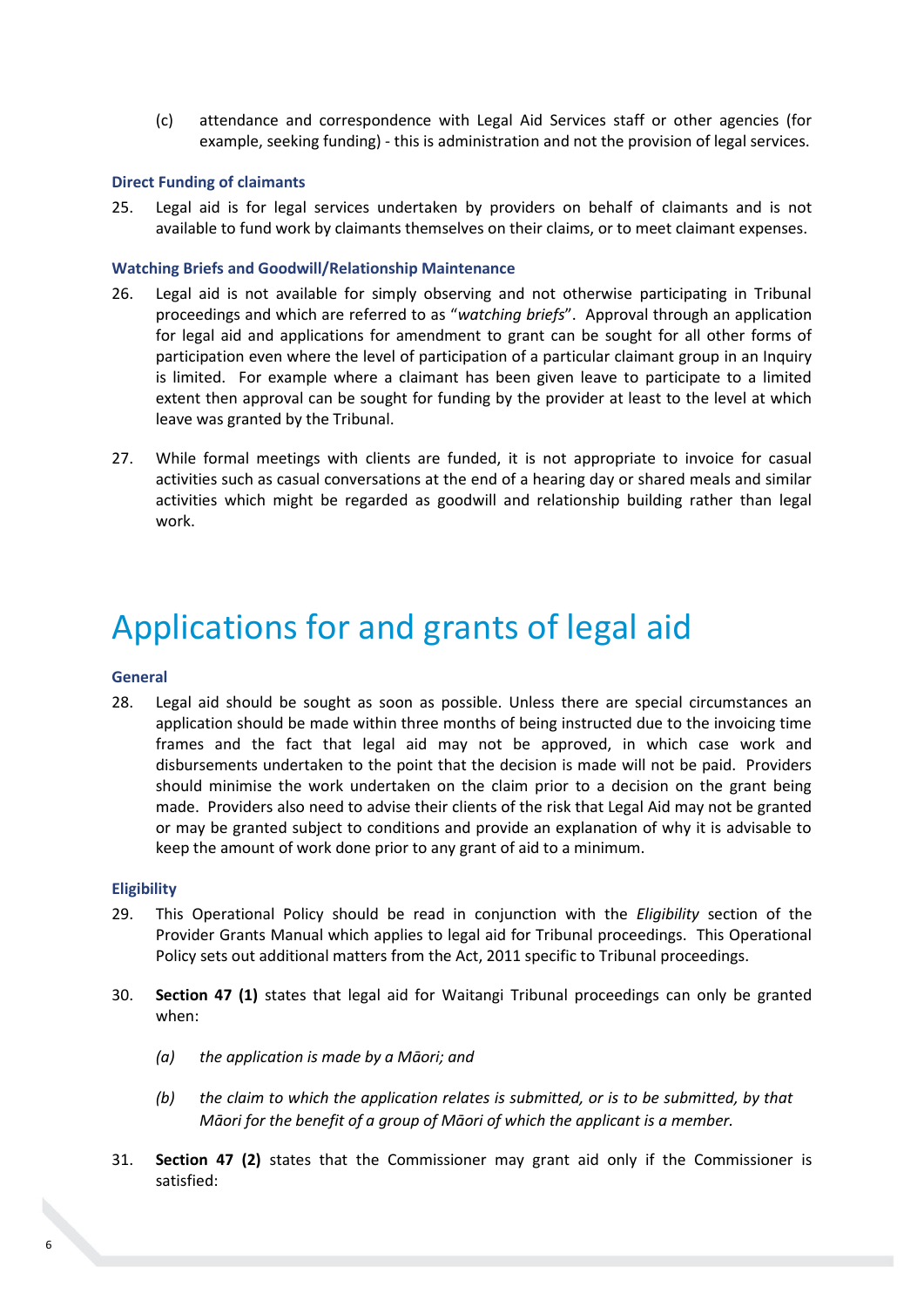- *(a) "that the case is one that requires legal representation, having regard to the nature of the proceedings and to the interest of the group of Maori for whose benefit the claim is submitted or is to be submitted; and*
- *(b) that the group of Maori would suffer substantial hardship if aid were not granted; and*
- *(c) that the interest of that group of Maori is not sufficiently protected by any other claim."*
- 32. As these are key requirements for consideration of a grant of aid, legal aid providers must clearly identify in the supporting documents with the application for legal aid how the application meets these requirements.
- 33. "Substantial hardship" includes but is not limited to financial hardship (i.e. the claimant(s) do not have the financial resources to pursue their claim). It may also include consideration of the consequences of the claimants not being able to progress a Treaty claim.
- 34. Financial information is generally not required at the time of an application. However, section 48(1) states that when determining if the claimant group would suffer substantial hardship if aid were not granted, Legal Aid Services may take into account *"…not only the financial resources of those members of the group who are immediately involved in making the claim, but also the extent to which other members of the group, or any incorporated body that represents the members of the group, or both, might reasonably be expected to contribute towards the cost of the proceedings*."
- 35. If Legal Aid Services has reason to believe that the claimant group or members of it are reasonably able to fund legal representation without legal aid, then Legal Aid Services may seek details about:
	- (a) assets owned by the group/incorporated body;
	- (b) any significant assets privately or jointly owned by any members of the group;
	- (c) property or financial reserves including that owned by trusts (a copy of the trust deed and most recent financial statements will be required).
- 36. In providing the requested information the provider should ensure that any relevant information about why it would be inappropriate for any part of the claimant group/incorporated body to fund legal representation is provided to Legal Aid Services including relevant obligations and whether any assets held were received as part of a Treaty settlement.
- 37. Information relating to the financial eligibility of a claimant group will be referred to a Specialist Adviser for a recommendation before a decision is made.
- 38. A legally aided person must have the support of the claimant(s) or claimant group (if there is one). Where there is a dispute between members of a claimant group (for example there are two counsel who have been instructed by different members of a claimant group), Legal aid funding will be suspended until the matter has been resolved.
- 39. Legal Aid Services does not fund disputes between Waitangi claimants. Where there is a dispute between claimants and Legal Aid Services considers that the issue under dispute is not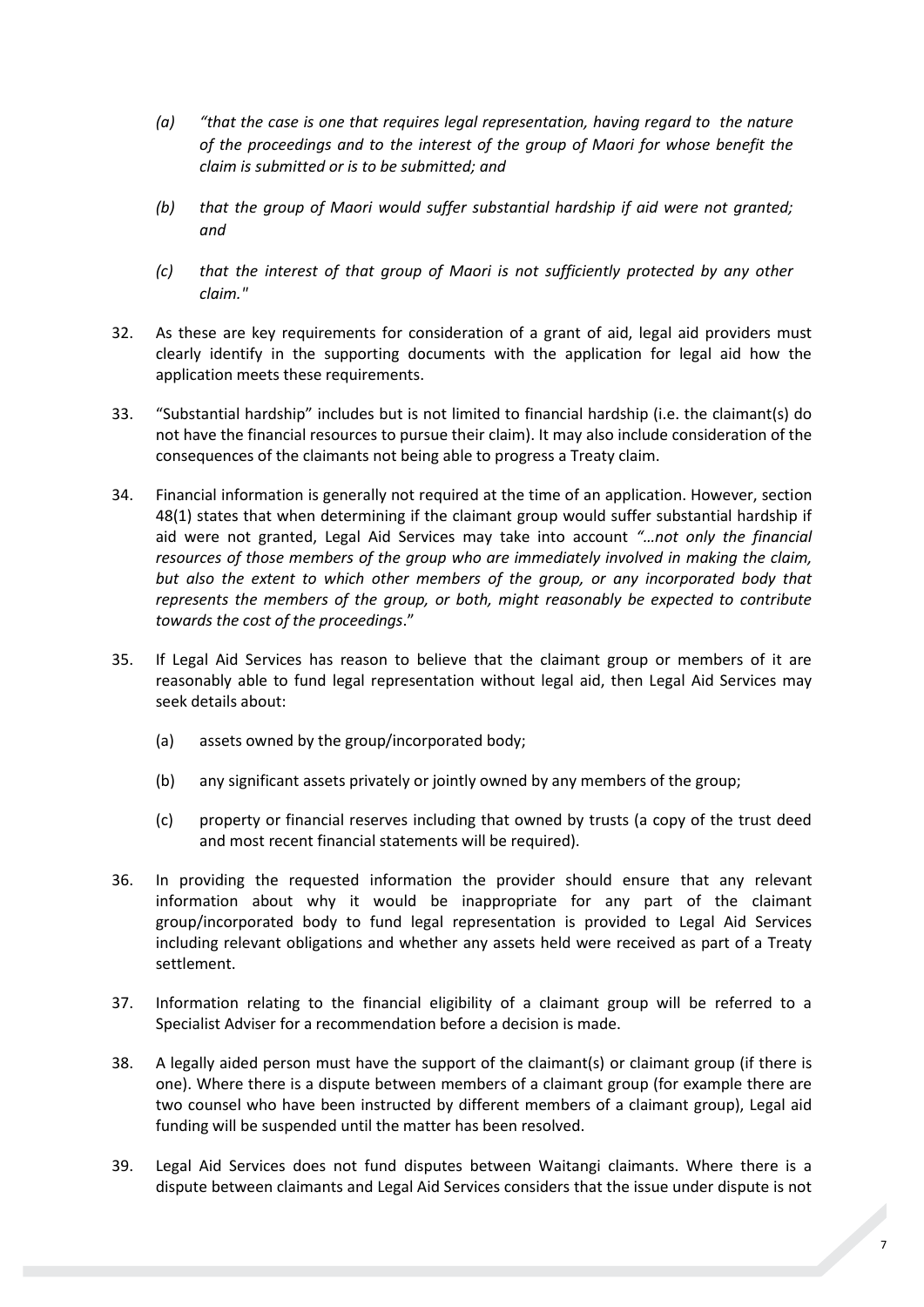driven by an action taken by the Crown, all legal aid funding will be suspended until the matter has been resolved.

40. Where there is such a dispute, Legal Aid Services may require the provision of updated documentation that evidences the position of the legally aided person within the claimant group.

### <span id="page-11-0"></span>**Requirements for Applications for Legal Aid**

- 41. Applicants for legal aid must have submitted a claim to the Tribunal and have had a Wai number allocated before applying for legal aid.
- 42. The legal aid application for Tribunal proceedings submitted to the Waitangi team within the Wellington Legal Aid Services office must be:
	- (a) Made on the prescribed form **(Form 14)**:
		- fully completed including ensuring that the Wai number is clearly identified;
		- signed by a named claimant (who is identified in the statement of claim). Please note that the name on the legal aid application form must exactly match that of a claimant identified in the statement of claim. If other names are used by the claimant then these must be noted in the application as other names; and
		- signed by the lead provider. If the lead provider is a barrister sole then the lead provider must identify an instructing solicitor.
	- (b) Submitted with all relevant supporting information including:
		- providing additional detail as appropriate, of what Legal Aid Services is to fund, the issues involved in the claim, the remedies sought, how the application meets the requirements of section 47(2), whether or not the claimants have resources to fund legal services, and the level of support held by the applicant for legal aid from the claimant group;
		- providing copies of the statement of claim and relevant Tribunal Memoranda-Directions regarding the status of the claim; and
		- providing applications for amendment of grant for :
			- work already completed; and
			- work estimated to be required for up to the end of the next three month period.
- 43. The lead provider and legal aid applicant are required to complete the prescribed application form with original rather than electronic signatures.
- 44. Applications for aid may be submitted by fax or email when the application is of an urgent nature or where it must be submitted to comply with legislative timeframes. The original application for aid must be provided to Legal Aid Services as quickly as possible.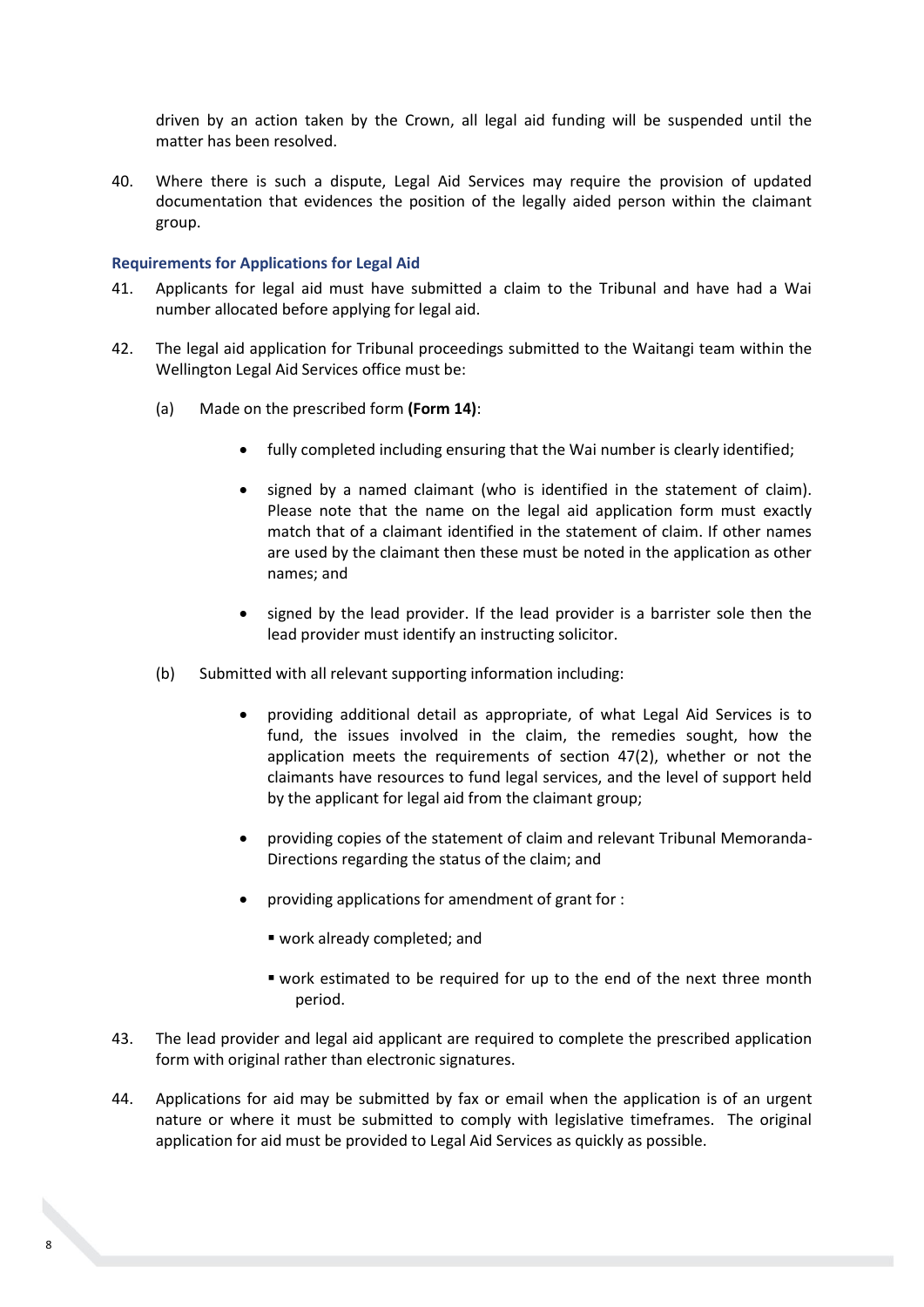45. Incomplete applications for aid will be returned to the provider for further information, which will result in a delay to the process of considering applications for aid. The onus is on the applicant and their provider to ensure that the application for aid contains sufficient supporting information.

### <span id="page-12-0"></span>**Process of making an application for legal aid**

- 46. A claim is filed with the Tribunal and a WAI number is allocated to the claim by the Tribunal.
- 47. An application for legal aid is made on the prescribed **Form 14**, together with the additional information set out in paragraph **42** above.
- 48. Once Legal Aid Services is satisfied that the application and supporting information is complete and complies with the requirements of the Act, Legal Aid Services will refer the legal aid application to the Tribunal for a report under section 49 of the Act. Regulation 20 of the Legal Services Regulations 2011 outlines the information the report must contain. In particular regulation 20(1) provides that the Tribunal's report must contain the following information:
	- *(a) Whether the applicant has submitted a claim to the Waitangi Tribunal ,and if so, the group if any for whose benefit the claim is submitted:*
	- *(b) a brief description of the claim including*

*(i) the allegations made against the Crown; and*

*(ii) in relation to a specified period, the extent to which the Waitangi Tribunal has been engaged or is likely to be engaged (if this can be ascertained) in the claim*

- *(c) whether a provider representing the applicant has filed any documents or submissions in relation to the claim, and, if so, whether the documents or submissions were filed solely in relation to the claim, or in relation to more than 1 claim:*
- *(d) the extent to which the claim relates to other claims before the Waitangi Tribunal:*
- *(e) whether the Waitangi Tribunal considers that the terms on which the applicant may be represented by a provider should be limited in any way and, if so, in what way*.
- 49. Legal Aid Services will send a copy of the Tribunal's section 49 report to the legal aid applicant and lead provider and seek their response.
- 50. Legal Aid Services considers the section 49 report, and any other relevant matters (including the applicant's information and views) and relevant directions issued by the Tribunal.
- 51. Legal Aid Services will also outline any matters that the legal aid applicant and/or the provider needs to address or provide further information on prior to a decision on the legal aid application being made.
- 52. Legal Aid Services will then consider the application in accordance with the Act and may (under the delegation of the Commissioner) grant aid, defer the determination of the application for any period, or decline the application. Whether an application for aid has been approved, deferred or declined, the rationale for the decision and any conditions relating to any approval of aid will be provided to both the applicant and the lead provider in writing.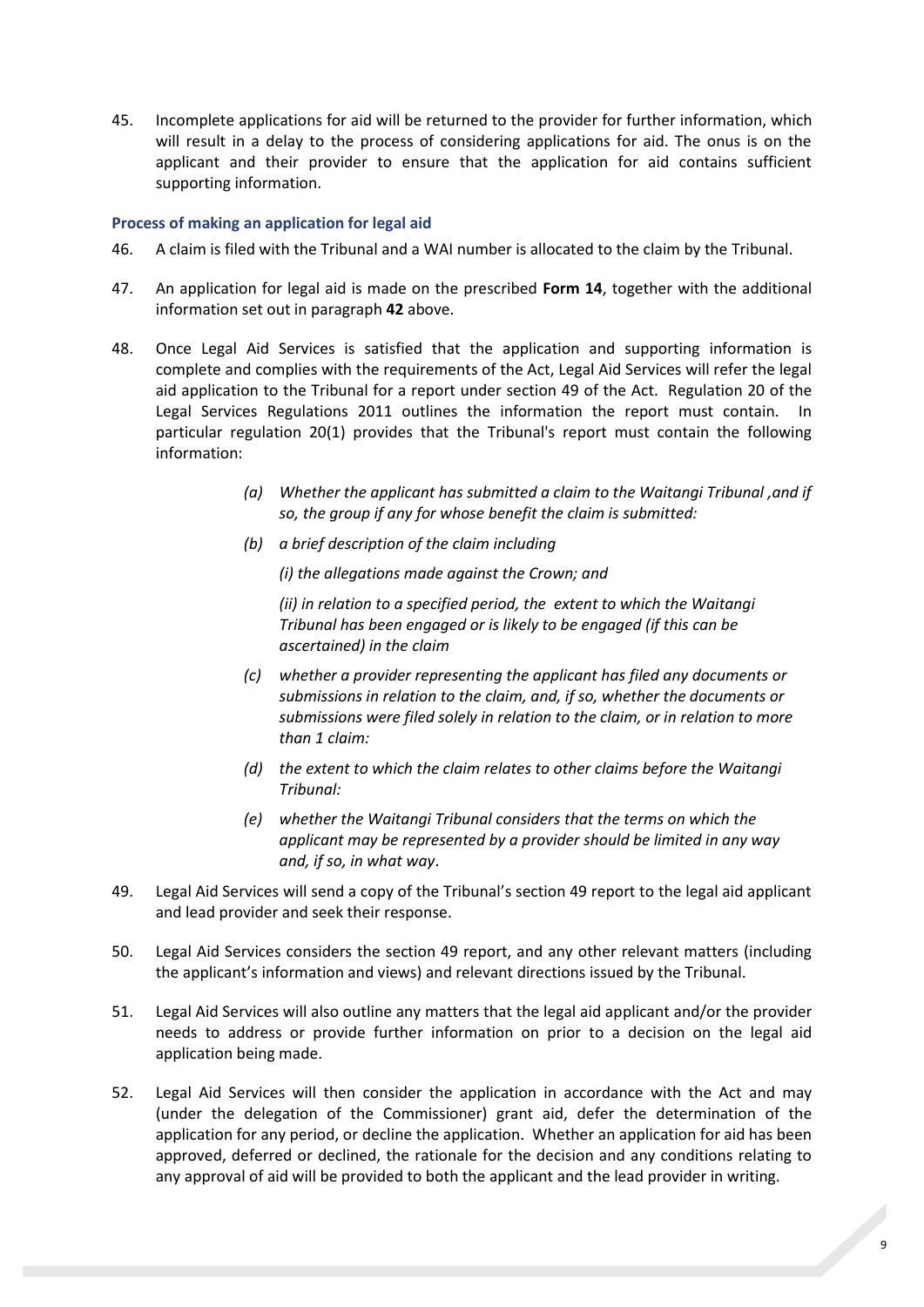### <span id="page-13-0"></span>**Conditions on grants of Legal Aid**

- 53. Legal Aid Services (under the delegation of the Commissioner) may grant aid subject to conditions as considered appropriate, relating to the purposes for which aid has been granted, or the period for which aid is granted, or both.
- 54. Providers are required to comply with the conditions of a grant of aid, including seeking prior approval for all work to be undertaken. Payment may be refused where a provider has failed to comply with a condition of a grant of aid.
- 55. Examples of such conditions that Legal Aid Services may consider include:
	- (a) Legal aid is granted for a specific aspect of the claim only (e.g. because other parts of the claim have already been determined, have been settled or otherwise addressed by another claim).
	- (b) Legal aid is granted on the condition that counsel will work and cooperate with other counsel whose clients have common interests, unless there are conflicts of interests or other good reasons why this should not occur.
	- (c) Where legally aided claimants share a common lawyer, the lawyer will split work and expenses common to more than one client, across the different claims.
	- (d) Providers must seek prior approval for all work undertaken in relation to Tribunal matters, including prior approval for any and all disbursements incurred in the provision of legal services.
- 56. Conditions can be amended during the grant or aid withdrawn if circumstances change or where there is a change in the relationship between different claimants.

### <span id="page-13-1"></span>**Inquiry Specific Issues affecting Applications for Aid**

### CLAIMS THAT FALL INTO MORE THAN ONE INQUIRY DISTRICT OR HEARING

- 57. Generally separate legal aid applications are required where a Treaty claim falls within more than one Inquiry District. Notwithstanding this a single application for aid may be accepted if it details all particulars in relation to all grievances in each relevant Inquiry district. In such situations because the different inquiry districts will move at different speeds, Legal Aid Services will split the legal aid file and assign new LA numbers and thereafter require separate applications for amendment of grant and separate invoices for each file.
- 58. Likewise, where there is an existing grant of legal aid and the Tribunal decides to separate the claim into two or more separate Inquiries then Legal Aid Services will split the legal aid file and assign new LA numbers and thereafter require separate applications for amendment of grant and separate invoices for each file. As part of this process Legal Aid Services will seek updated section 49 reports.
- 59. If either situation occurs, Legal Aid Services will liaise with the provider regarding any further information required and will advise from what date separate amendments and invoicing for each file needs to occur, so that the work can be clearly delineated between the respective files.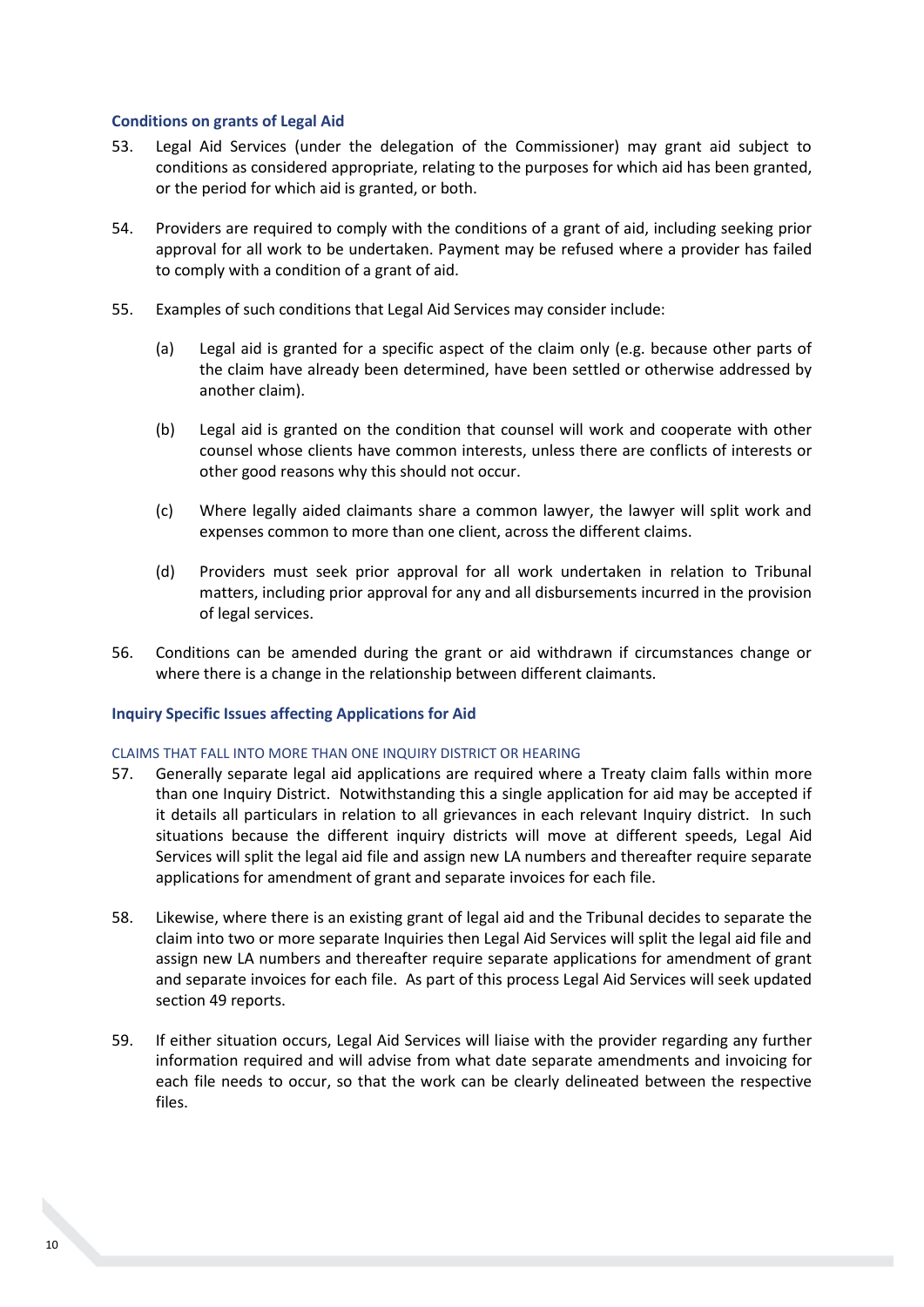### 60. Examples:

- (a) If an historical claim falls within both the Te Rohe Potae and Taihape districts then regardless of whether one or two applications were made, Legal Aid Services will open two separate legal aid files and they will be managed separately. Separate amendments to grant and invoices will be required.
- (b) If a claim relates to education, health and housing policies and the Tribunal decides to hear the issues as separate Inquiries, Legal Aid Services will then open separate legal aid files for each hearing and they will be managed separately. Separate amendments to grant and invoices will then required.

### TWO OR MORE FILES IN SAME INQUIRY

- 61. Separate grants of aid are required for each claim in an Inquiry. The only exception to this is that if individual claims have been consolidated into a single amended statement of claim, and the various claimants agree in writing, Legal Aid Services will manage the claims on a single file and single grant of aid. Where the legal aid file has been consolidated only one application for amendment to grant/invoice will be necessary across the consolidated claims.
- 62. Where the claims have not been consolidated but a provider is nonetheless acting on two or more files in the same inquiry that are addressing similar issues (for example Crown purchase or Native Land Court issues), then costs should be split across those files. Both applications for amendment to grant and invoices must make this explicit and identify the files the work is split between and how the work has been split.
- 63. Providers seeking an amendment for this common work must provide, the legal aid file numbers, an overview of the work common to those files, an indication of how costs will be split across the files, and how duplication will be avoided. Common work is to be clearly identified separately from the specific work undertaken on a particular claim.

### INACTIVE INQUIRIES

- 64. If a section 49 report advises that a claim falls within an Inquiry district where hearings have already been completed or which the Tribunal has not appointed a presiding officer or for which the Tribunal otherwise has no present intention to commence hearings, a maximum grant of 30 hours to one provider across all activities will be approved. There will be up to \$100 office disbursements and up to \$400 travel disbursements pre-approved.
- 65. Further funding will only be considered for these cases following an application for amendment to grant with an explanation detailing why further work is necessary when the Inquiry is otherwise inactive.
- 66. If the Tribunal subsequently indicates that the Inquiry will become active then standard funding sought through application for amendment to grant will be considered.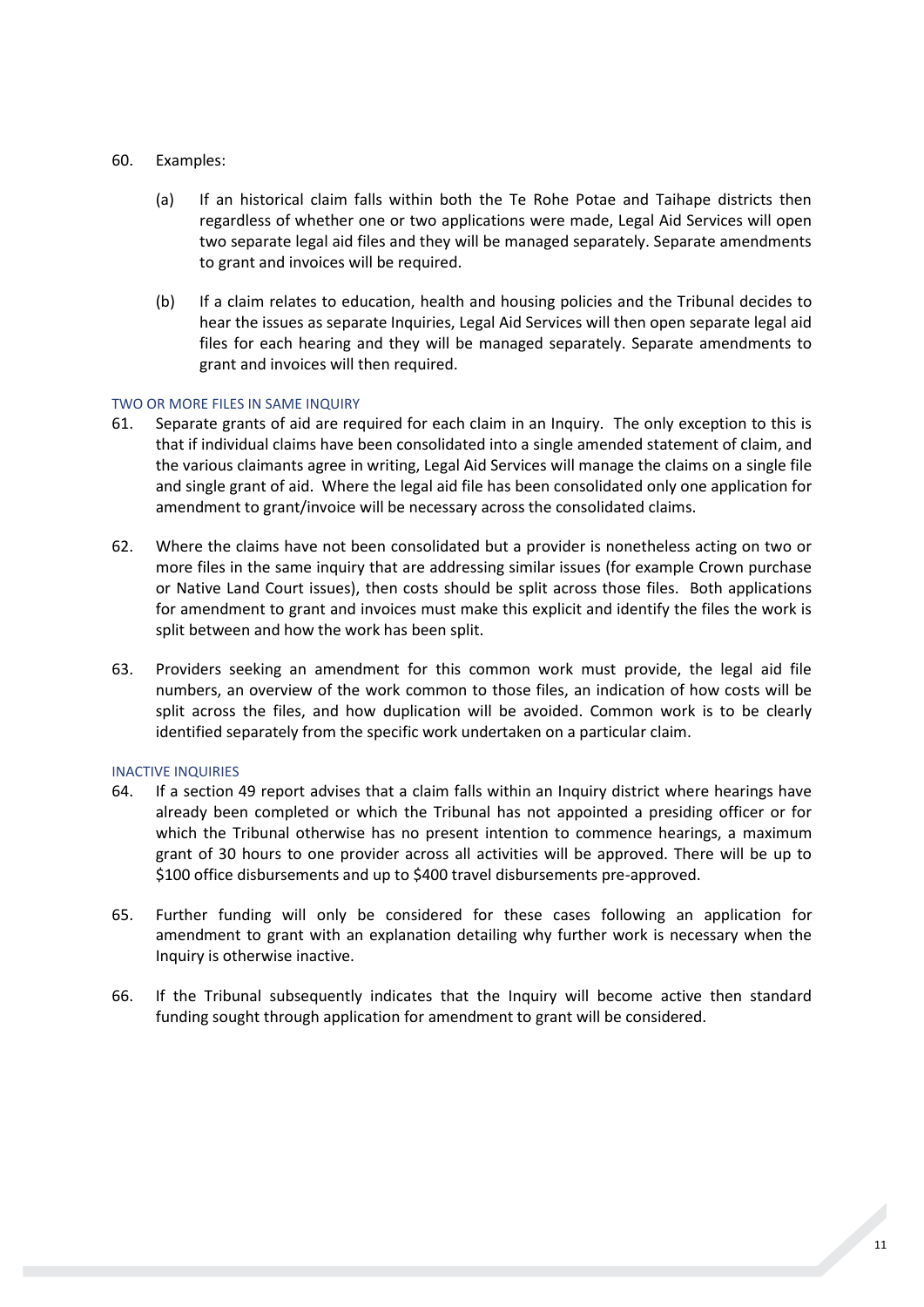# <span id="page-15-0"></span>Applications for Amendments to grant

- 67. An application for amendment to grant is the process by which the provider seeks approval for the work needed to progress the claim before the Tribunal. If the application is accepted the maximum grant will be amended and the provider will be able to proceed to carry out the work that has been applied for.
- 68. The *Granting Decisions* section of the Provider Grants Manual applies to legal aid for Tribunal proceedings.
- 69. The following are additional requirements specific to Tribunal proceedings:
	- (a) Providers must seek prior approval for all work undertaken on Tribunal legal aid files via an application for amendment to grant using Form 15.
	- (b) The standard phases for a District Inquiry are well established and are set out at Appendix A. It is therefore important for providers to provide reasons to Legal Aid Services when they consider work needs to be completed early (prior to the phase in which the work would normally be done). For example tasks that would normally be required in preparation for hearings (including the preparation of briefs of evidence or drafting legal submission) would usually not be required during the casebook stage but may be appropriate in some situations including the planned absence or ill health of key witnesses.
	- (c) Applications for amendments to grant are to cover all reasonably anticipated work for up to a three month period, and best practice is to submit the application for amendment of grant not less than one month before the period covered by the estimate to ensure that it is processed before the work is undertaken. In any event an application for amendment of grant is to be made as soon as possible in advance of the period the application covers.
	- (d) Often, not all work in a three month amendment is performed in that three month period, as matters can be delayed, hearings postponed etc. Providers should highlight, in their new amendment, work that was included in the previous amendment that was not completed in the prior three month period and any changes proposed in respect of that work (for example the details of the provider attending a hearing).
- 70. With respect to the particular types of work for which funding is sought the following should be noted:
	- a) **Preparation** Preparation time will be paid where that preparation relates to the progression of a Tribunal claim. Preparation includes the general preparation immediately prior to attending a meeting, hui, conference or hearing, and calls or correspondence relating to the organisation of that meeting and writing or reviewing papers on the agenda.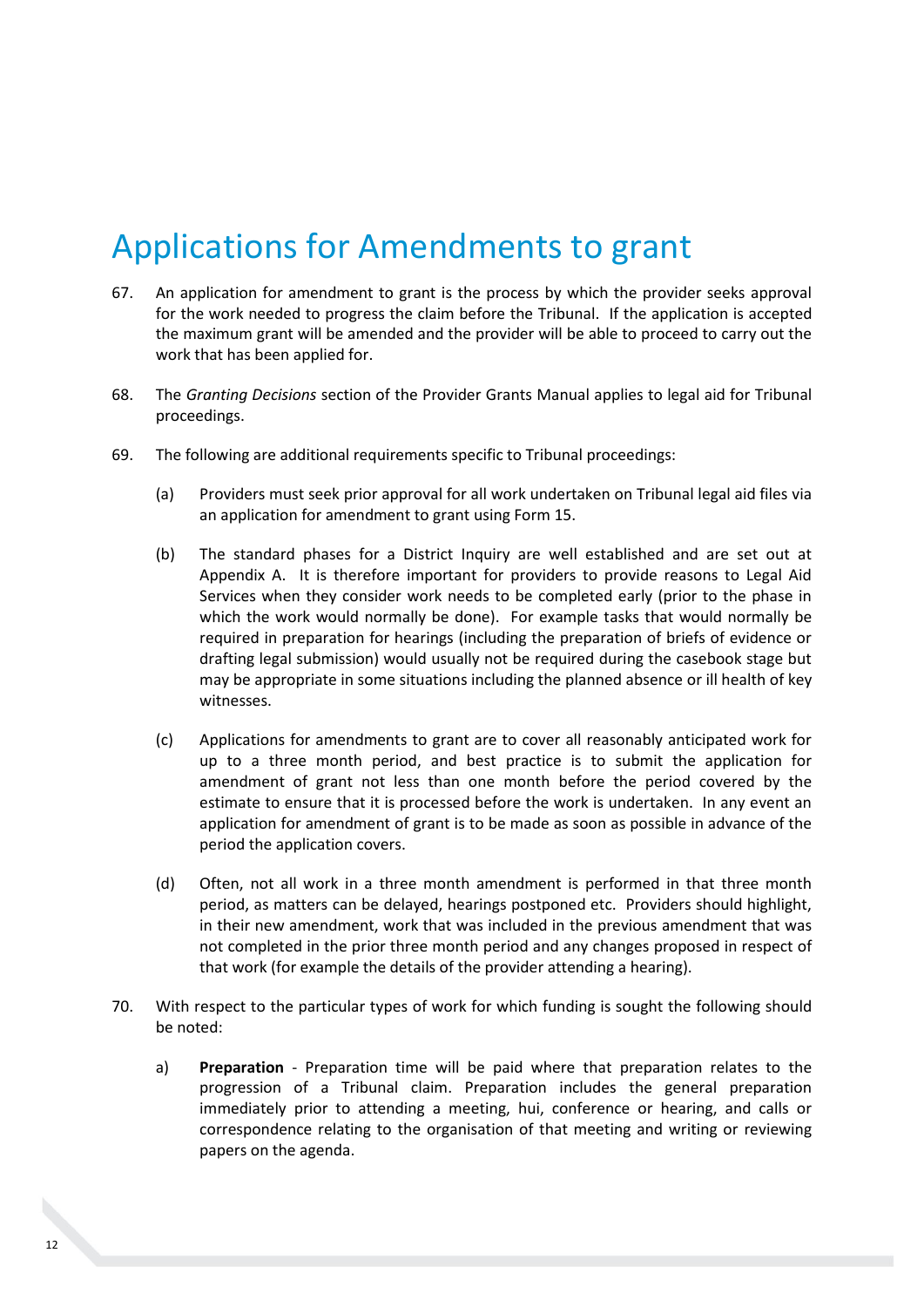- b) **Attendances**  the following specific points should be noted:
	- i) *Hearings* Prior approval must be sought for all attendances on claimants and attendance at Tribunal hearings, Judicial Conferences, Directions Hearings through appropriate and timely applications for amendment of grant. The presumption is that one lead provider will be approved for relevant attendances. A second lead or supervised provider (or non lawyer) will only be approved where it can be demonstrated that the attendance would make a distinct and justifiable contribution.
	- ii) *Meetings and Hui* Some providers have sought approval for attending periodic (e.g. monthly) client hui. It is accepted that regular periodic hui do provide a convenient and reasonable opportunity for a provider to liaise kanohi ki te kanohi with claimants and/or wider claimant groups. However, providers should only attend a particular hui when there is a specific reason to attend for example to brief the claimants on the next stage of the Tribunal process or to get instructions on particular issues arising in the hearings. Lead providers must confirm attendance at client hui and the subject matter of those hui when submitting invoices. A copy of the Agenda and any other relevant documentation relating to the Hui may be required by Legal Aid Services.
	- iii) *Judicial Conferences*  It is recognised that not all Judicial Conferences are substantive and that they fall into two categories:
		- (a) Timetabling Judicial conferences, which prior approval will be considered for supervised providers to attend in place of the lead provider as no substantive matters are to be discussed;
		- (b) Judicial conferences where the content of the conferences make it similar in complexity to a defended interlocutory hearing (such as a judicial conference to determine an application for urgent hearing). Special circumstances will be required for attendance by any other than the Lead Provider assigned to the file but consideration will be given to a supervised provider attending as junior counsel depending on the complexity of the hearing.
- c) **Research and Perusal of Documents** Legal Aid Services is available for time spent undertaking legal research and reading documents where it is justified, reasonable and necessary. Legal Aid Services expects that providers will exercise sensible selectivity regarding what information to read fully and what to skim over. It should be noted that:
	- i) Legal Aid Services does not fund multiple re readings of the same document by various/new staff for the purposes of familiarisation with the report;
	- ii) Legal Aid Services does not fund legal research or perusal of documents for the purposes of legal education – the research and/or reading must be relevant to the particular claim and the relevant stage of the Inquiry;
	- iii) Legal research, which may include analysis of both current and repealed legislation and relevant case law will never include original historical research which is undertaken by historians contracted by the Tribunal and/or the CFRT or sometimes undertaken by the claimants themselves; and it is expected that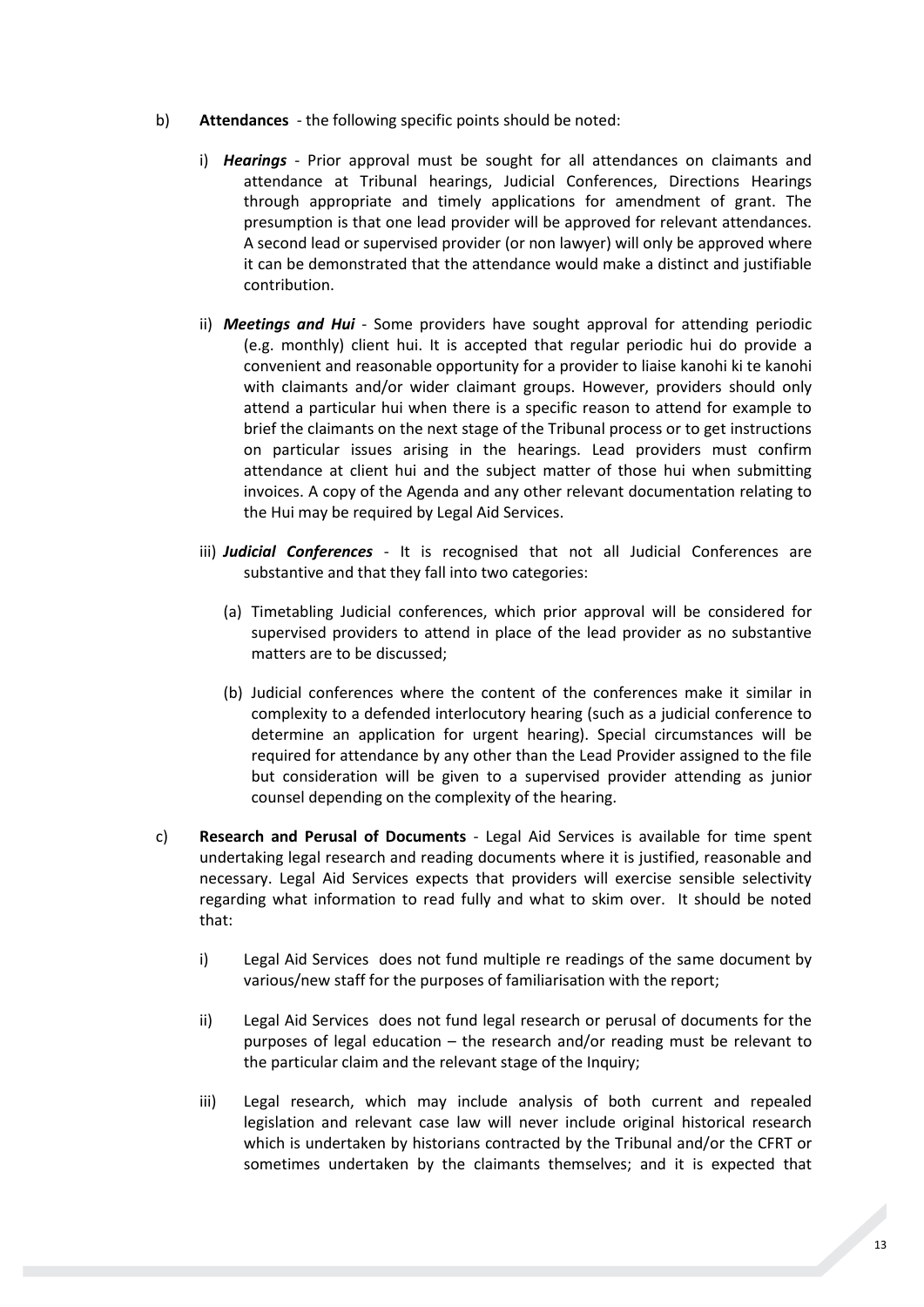summaries will be prepared by staff on the first reading of the report and these utilised to the greatest extent possible.

- d) **Document drafting** Document drafting is an essential part of successful prosecution of Tribunal claims and should be completed in an efficient manner and done when required. For example, whilst the nature of claims may evolve over time, amendments to a statement of claim should not be a regular monthly work item nor should it carry significant hours, at least until after the casebook stage. Where a provider is planning to undertake significant drafting of documents they should seek prior approval and provide an explanation of the amendments and the reasons why they need to be made at the present stage of the Inquiry
- e) **Transcription of recorded hearings** -The transcription of recorded hearings is not usually funded as providers are expected to take notes. However, Legal Aid will consider funding transcription of specific parts of a recording where there are compelling reasons.
- 71. The application for amendment to grant is to detail the following:
	- (a) An overview of the proposed work during that period;
	- (b) The current status of the Inquiry and relevant dates of judicial conferences, hearings and hui during the period.
	- (c) A summary of work to be undertaken by any lead provider, Supervised provider or non lawyer including proposed attendance at judicial conferences, hearings and hui during the period, why attendance is needed, how duplication of effort is avoided, and the hours sought;
	- (d) Details of proposed travel during the period and why the travel is necessary;
	- (e) If the lead provider is proposing substantive work is to be undertaken by a supervised provider, the reasons why the assigned lead provider or another lead provider is unable to complete this work and how the supervised provider is to be supervised. For example, where a lead provider is not available and attendance at a hui is necessary, consideration will be given to a supervised provider attending upon the provision of an explanation of the supervision to be provided.
	- (f) Details of disbursements expected to be incurred including (where appropriate) quotes for any third party disbursements e.g. external photocopying.
- 72. Legal Aid Services will consider amendments to the maximum grants on the basis of the applications received, the requirements of the Act, the section 49 report, other information received from the Tribunal, policies, procedure and any other relevant information available. Where the application is accepted a new grant schedule will be approved and the provider notified.

### <span id="page-17-0"></span>**Unforeseen/Urgent work**

73. Where a provider is required to attend to a matter that has arisen urgently that is not covered by the current grant of aid, they must seek approval through an application for amendment to grant for that activity as soon as is practicable. Legal Aid Services will take into account any urgent circumstances that prevented the provider from applying for prior approval.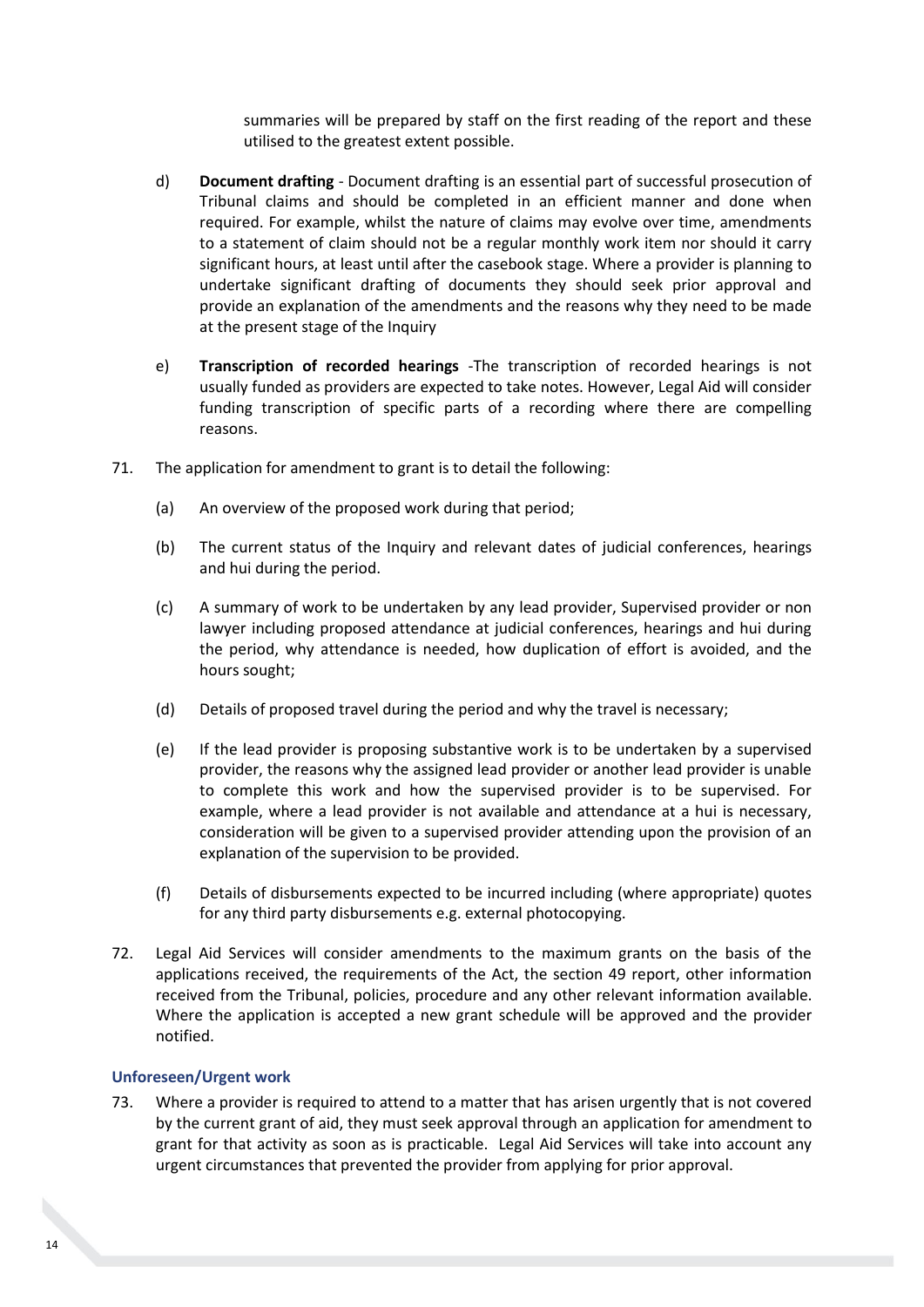### <span id="page-18-0"></span>**Retrospective application for amendment to grant**

- 74. Where a balance of aid has been exhausted or work has been undertaken that was not contained within the current grant approved providers must:
	- (a) provide an application for amendment to grant detailing the activities already completed, the dates these were completed and by whom;
	- (b) provide an explanation of why the work was undertaken without approval, and a request for approval of the retrospective amendment.
	- (c) provide an application for amendment to grant for work required next up to three month period (if applicable)
- 75. Legal Aid Services will only consider retrospective applications for amendment to grant where there are special circumstances. Special circumstances include unforeseen circumstances outside the control of the provider which prevented the provider seeking prior approval, and the work had to be completed without delay.

### <span id="page-18-1"></span>**Number of Providers for which approval is sought**

- 76. The *Granting Decisions* section of the current Provider Grants Manual continues to apply to legal aid for Tribunal proceedings. The points below are additional matters specific to Tribunal proceedings.
- 77. The presumption is that one lead provider will be approved for relevant attendances. A second lead or supervised provider (or non lawyer) will only be approved where it can be demonstrated that the attendance would make a distinct and justifiable contribution.
- 78. Likewise it is Legal Aid Services' expectation that each piece of work will be undertaken by one provider only and not multiple providers. Providers must ensure that there is no duplication of effort within a firm or amongst providers (lawyers and non-lawyers) working together on a claim or a number of claims.
- 79. Examples of where this expectation will apply are:
	- (a) work on a particular Tribunal claim or cluster of claims
	- (b) reading historical reports, researching case law etc (and highlighting or summarising relevant parts for others within the firm)
	- (c) appearing at judicial conferences and directions hearings
	- (d) appearing at hearings
	- (e) attending Hui with claimants and claimant groups.
- 80. There will be a variety of situations and circumstances where strict compliance with this expectation may not be appropriate. For example:
	- (a) division of particular subject areas between different providers on the basis of their areas of particular expertise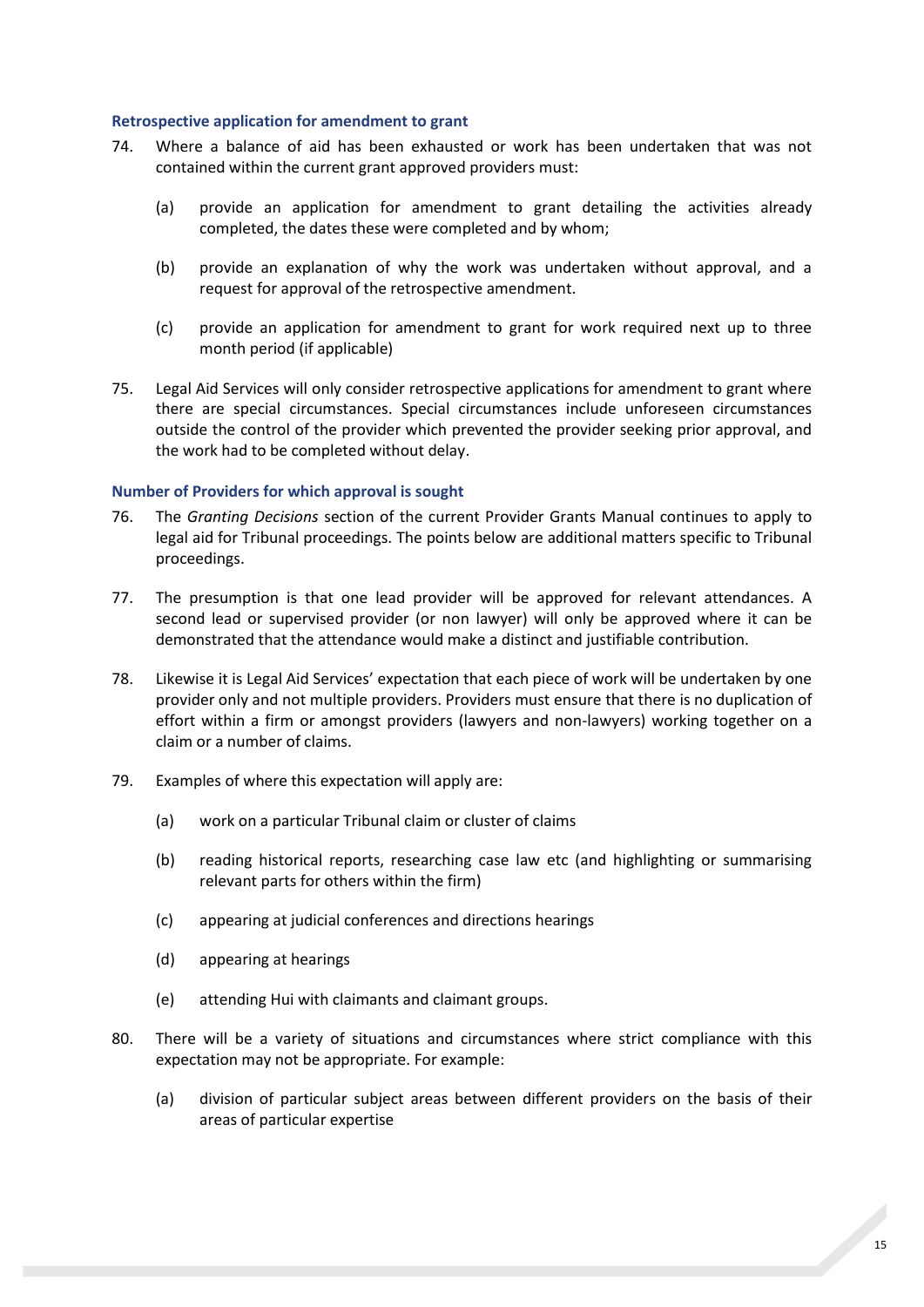- (b) at hearings where there is a demonstrable need for more than one provider because of the complexity or number of issues, or the amount of evidence, or the number of tasks to attend to
- (c) where there are a series of Hui to attend and two or more providers divide up the Hui so that one attends some Hui and another attends other Hui
- (d) there are exceptional circumstances and the second provider will make a distinct and justifiable contribution.
- 81. In all cases the application for amendment to grant will identify in outline of who is doing what and why, and an explanation of why the arrangements are efficient and do not create duplication.
- 82. Providers need to ensure that they have approval for specific arrangements, through the grant schedule or appropriate application for amendment of grant. It is important to note that Legal Aid Services will not regard a general plan (e.g. for a supervised provider to do work under the supervision of a lead provider) to be an approval for attendance by more than one provider at an event (e.g. both attending a judicial conference). Providers must ensure that they have approval for any situations that appear inconsistent with the avoidance of duplication of work referred to above.
- 83. The expectation does not apply to situations where a lead provider delegates appropriate work to one or two providers or non-lawyers and provides general supervision for that work. However, if work is to be delegated to more than 3 supervised providers or non-lawyers in any invoice period, the lead provider must seek prior approval by outlining the exceptional circumstances that require more than three providers to be involved.

# <span id="page-19-0"></span>Legal Aid for Applications for Urgent Hearings

### <span id="page-19-1"></span>**General**

- 84. Applications for urgent hearings in the Tribunal differ from historical claims before the Tribunal in that the claim relates to a specific action that the Crown is currently undertaking or may undertake that will cause significant and irreversible prejudice unless a Tribunal inquiry is convened as a matter of urgency.
- 85. Claims seeking an urgent hearing generally have a finite term and are usually completed, if the grounds for urgency are accepted, within twelve months, there is significant pressure on the providers to complete an initial body of work within short timeframes.
- 86. The timeframes for applications for urgent hearings differ considerably depending on their factual background, and can accordingly vary in size and complexity. Legal Aid Services acknowledges that the timing of applications for urgent hearings creates some difficulties because claimants seeking an urgent hearing cannot apply for legal aid until the claim has been filed and a Wai number issued there will be a greater than usual amount of work required before legal aid can be applied for or pre-approved.. The matter may well be significantly progressed or even disposed of by the time Legal Aid Services receives the section 49 report.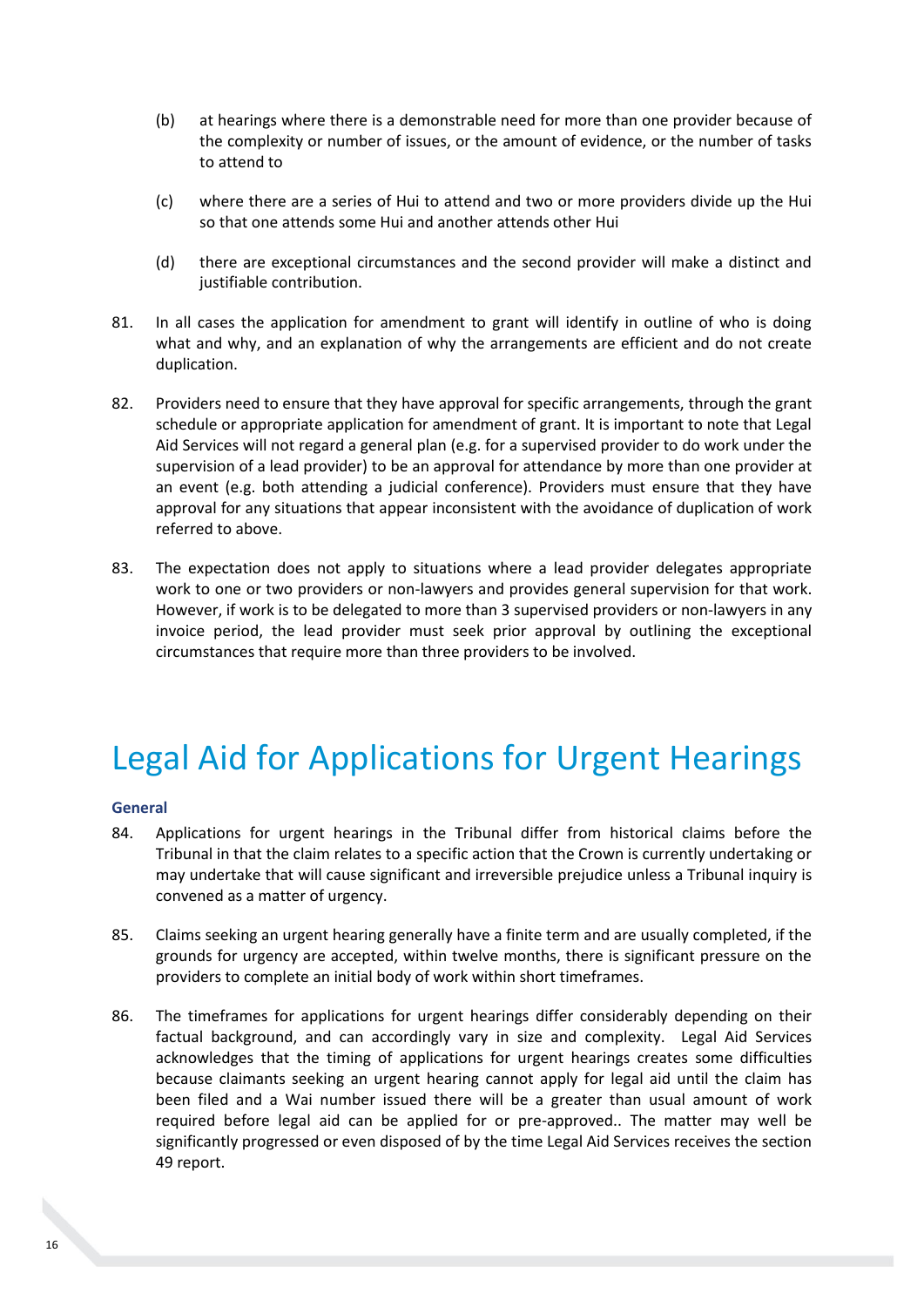- 87. The need for providers and claimants to have some certainty as to the funding available is recognised by Legal Aid Services which has identified three categories of applications for urgent hearings, and the likely amount of work required which take into account the varying complexities of different types of applications for urgent hearings. These are:
	- a) Category 1 Discrete and confined issues
	- b) Category 2 Changes to government policy or proposed legislation
	- c) Category 3 –Significant national issues
- 88. Legal Aid Services will continue to work closely with the Tribunal Unit of the Ministry to ensure that section 49 reports, required prior to aid being considered, will be prioritised for all urgency applications.

### <span id="page-20-0"></span>**Who is required to apply for Aid in Applications for Urgent Hearings**

- 89. Applications for urgent hearings in the Tribunal require a separate legal aid application. A separate application is required by the claimant seeking the urgent hearing, even if the issue in respect of which an urgent hearing is sought arises as part of an existing Inquiry or claim for which there is already a grant of aid.
- 90. Claimants in a position as respondents to the application, who are both opposed to and who have a direct interest in the subject matter of the application, will not need a separate application for aid. Such responding claimants can seek funding for participation in the determination of the application to urgent hearing by way of an estimate against the grant of aid of their claim that is affected by the application.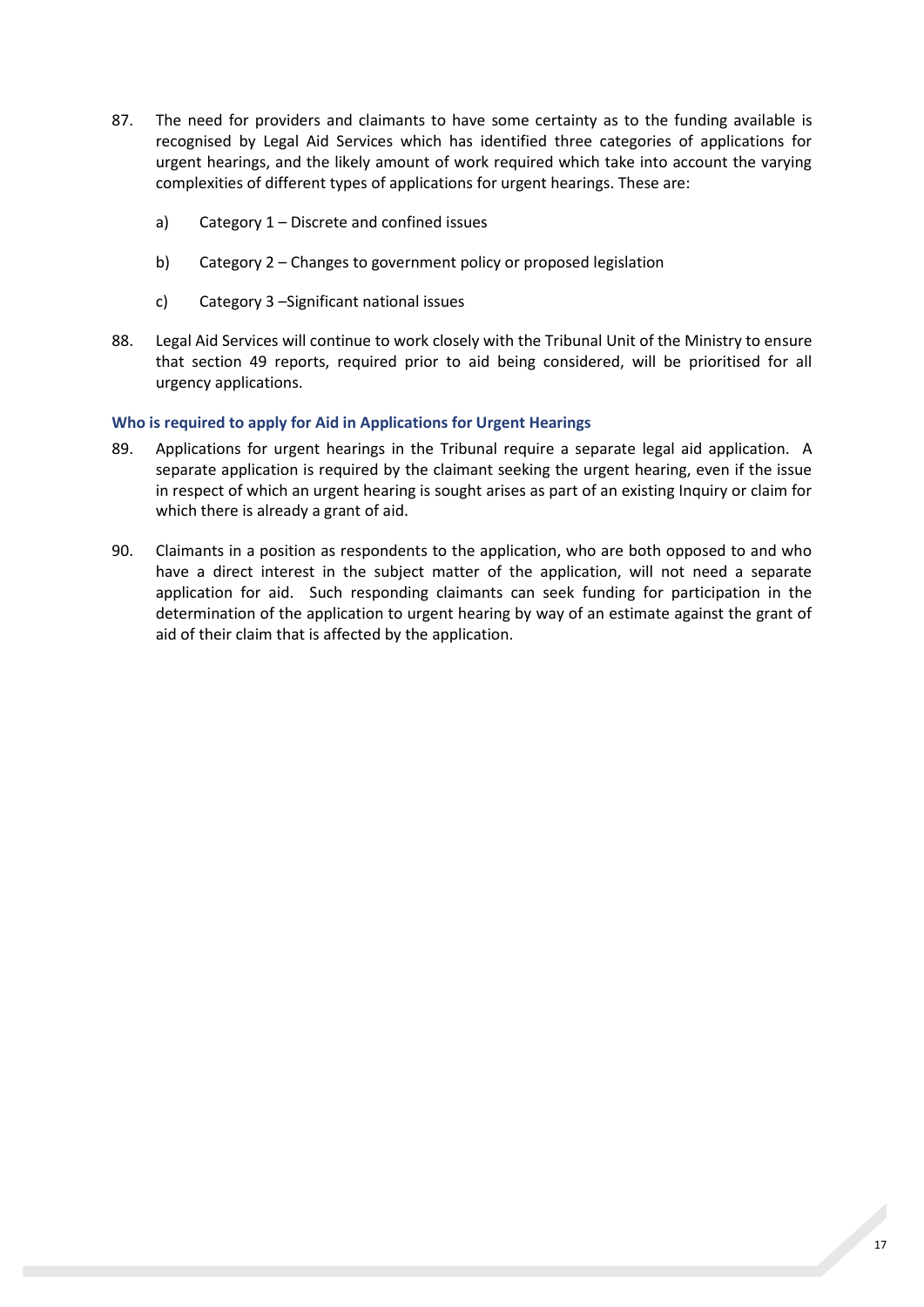| <b>Waitangi Tribunal Proceedings</b>                                        |                                                                                                                                                                                                                                                                                              |                                                                                                                                                                                                                                                                                                                                   |  |  |  |  |
|-----------------------------------------------------------------------------|----------------------------------------------------------------------------------------------------------------------------------------------------------------------------------------------------------------------------------------------------------------------------------------------|-----------------------------------------------------------------------------------------------------------------------------------------------------------------------------------------------------------------------------------------------------------------------------------------------------------------------------------|--|--|--|--|
|                                                                             |                                                                                                                                                                                                                                                                                              |                                                                                                                                                                                                                                                                                                                                   |  |  |  |  |
| Application for urgent hearing                                              |                                                                                                                                                                                                                                                                                              |                                                                                                                                                                                                                                                                                                                                   |  |  |  |  |
| Category 1 - Discrete and confined issues                                   |                                                                                                                                                                                                                                                                                              |                                                                                                                                                                                                                                                                                                                                   |  |  |  |  |
| Step 1 - Up to Tribunal issuing directions stating how matter is to proceed |                                                                                                                                                                                                                                                                                              |                                                                                                                                                                                                                                                                                                                                   |  |  |  |  |
| <b>Activity</b>                                                             | <b>Guideline hours and</b><br><b>Disbursements</b>                                                                                                                                                                                                                                           | Tasks normally covered by guideline<br>hours                                                                                                                                                                                                                                                                                      |  |  |  |  |
| Preparation and filing<br>application for urgent<br>hearing                 | Up to 20 hours<br>Up to \$100 office<br>disbursements pre approved<br>(and other reasonable<br>disbursements as approved)                                                                                                                                                                    | Taking instructions, attending the client<br>Identifying legal and factual issues<br>Preparation of Statement of Claim,<br>memorandum in support of application for<br>urgent hearing and up to 2 briefs of<br>evidence/affidavits in support with the<br>Tribunal<br><b>Receiving Tribunal directions</b><br>Reporting to client |  |  |  |  |
| Step 2 - Up to Tribunal decision to grant/decline urgency                   |                                                                                                                                                                                                                                                                                              |                                                                                                                                                                                                                                                                                                                                   |  |  |  |  |
| Determination of<br>application for urgent<br>hearing                       | Up to 20 hours and actual<br>hearing time, or as approved<br>by Legal Aid Services following<br>application for amendment of<br>grant Up to \$100 office<br>disbursements pre-approved<br>(other reasonable<br>disbursements as approved<br>following application for<br>amendment of grant) | Taking instructions, attending the client<br>Identifying legal and factual issues<br>Preparing of documents as required by<br>Tribunal<br>Attendance at judicial conference to<br>determine urgency<br>Reporting to client                                                                                                        |  |  |  |  |
| Step Three - Substantive hearing                                            |                                                                                                                                                                                                                                                                                              |                                                                                                                                                                                                                                                                                                                                   |  |  |  |  |
| Interlocutory process<br>and hearings as<br>directed by Tribunal            | As approved by Legal Aid<br>Services following application<br>for amendment of grant                                                                                                                                                                                                         | Likely to include taking instructions,<br>attending the client, addressing<br>interlocutory issues, briefing any additional<br>evidence, preparation for hearing including<br>preparation of submissions and cross<br>examination,<br>receive and consider Tribunal report,<br>and reporting to client                            |  |  |  |  |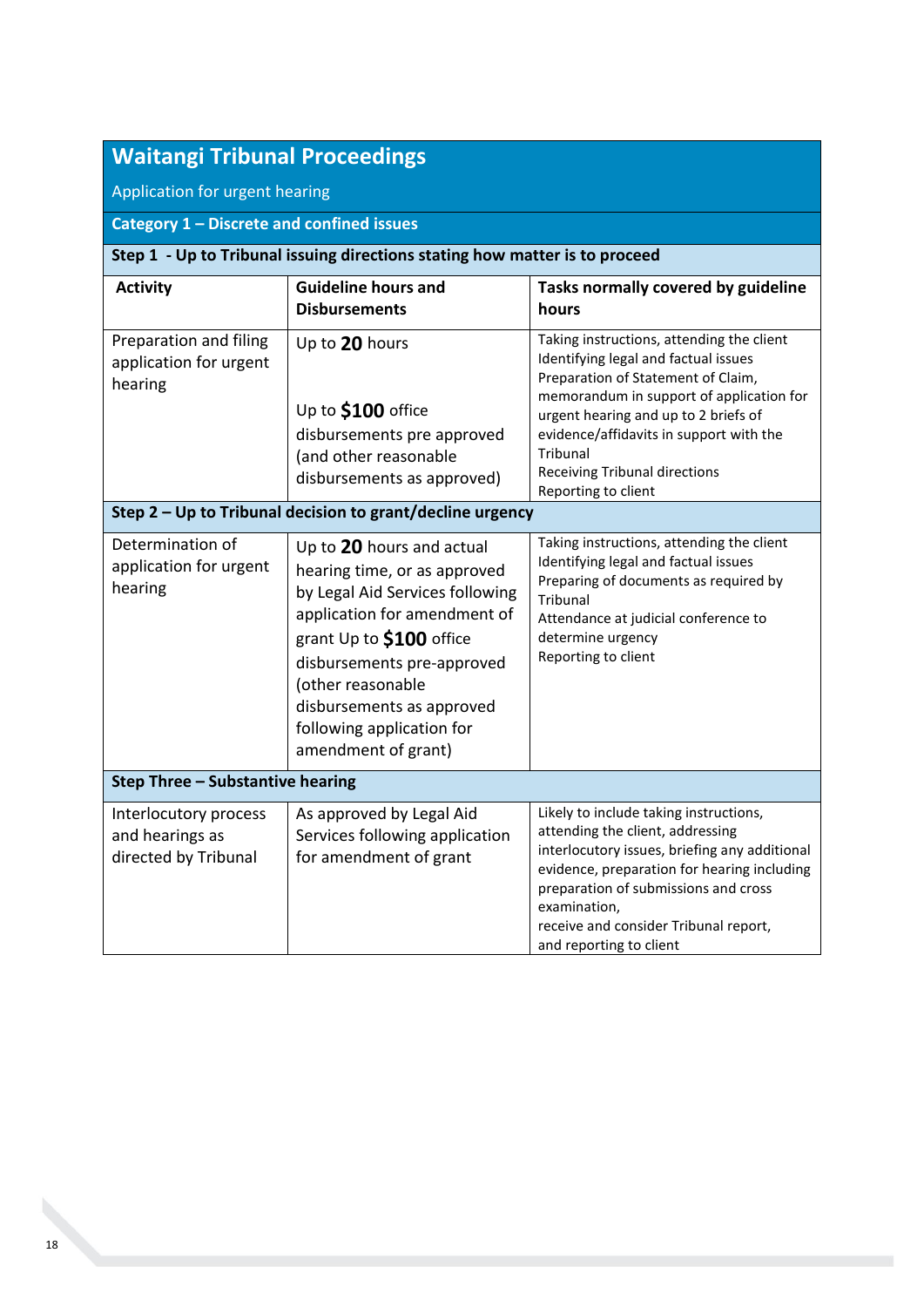| <b>Waitangi Tribunal Proceedings</b>                                        |                                                                                                                                                                                                                                |                                                                                                                                                                                                                                                                                                                                   |  |  |  |  |
|-----------------------------------------------------------------------------|--------------------------------------------------------------------------------------------------------------------------------------------------------------------------------------------------------------------------------|-----------------------------------------------------------------------------------------------------------------------------------------------------------------------------------------------------------------------------------------------------------------------------------------------------------------------------------|--|--|--|--|
| Application for urgent hearing                                              |                                                                                                                                                                                                                                |                                                                                                                                                                                                                                                                                                                                   |  |  |  |  |
| Category 2 - Changes to government policy or proposed legislation           |                                                                                                                                                                                                                                |                                                                                                                                                                                                                                                                                                                                   |  |  |  |  |
| Step 1 - Up to Tribunal issuing directions stating how matter is to proceed |                                                                                                                                                                                                                                |                                                                                                                                                                                                                                                                                                                                   |  |  |  |  |
| <b>Activity</b>                                                             | <b>Guideline hours and</b><br><b>Disbursements</b>                                                                                                                                                                             | Tasks normally covered by guideline<br>hours                                                                                                                                                                                                                                                                                      |  |  |  |  |
| Preparation and filing<br>application for urgent<br>hearing                 | Up to 35 hours<br>Up to \$100 office<br>disbursements (and other<br>reasonable disbursements as<br>approved                                                                                                                    | Taking instructions, attending the client<br>Identifying legal and factual issues<br>Preparation of Statement of Claim,<br>memorandum in support of application for<br>urgent hearing and up to 4 briefs of<br>evidence/affidavits in support with the<br>Tribunal<br><b>Receiving Tribunal directions</b><br>Reporting to client |  |  |  |  |
| Step 2 - Up to Tribunal decision to grant/decline urgency                   |                                                                                                                                                                                                                                |                                                                                                                                                                                                                                                                                                                                   |  |  |  |  |
| Determination of<br>application for urgent<br>hearing                       | Up to 35 hours and actual<br>hearing time, or as approved<br>by Legal Aid Services following<br>application for amendment of<br>grant<br>Up to \$100 office<br>disbursements (other<br>disbursements including as<br>approved) | Taking instructions, attending the client<br>Identifying legal and factual issues<br>Preparing of documents as required by<br>Tribunal<br>Attendance at judicial conference to<br>determine urgency<br>Reporting to client                                                                                                        |  |  |  |  |
| Step Three - Substantive hearing                                            |                                                                                                                                                                                                                                |                                                                                                                                                                                                                                                                                                                                   |  |  |  |  |
| Interlocutory process<br>and hearings as<br>directed by Tribunal            | As approved by Legal Aid<br>Services following application<br>for amendment of grant                                                                                                                                           | Likely to include taking instructions,<br>attending the client, addressing<br>interlocutory issues, briefing any additional<br>evidence, preparation for hearing including<br>preparation of submissions and cross<br>examination, attendance at hearings,<br>receive and consider Tribunal report,<br>and reporting to client    |  |  |  |  |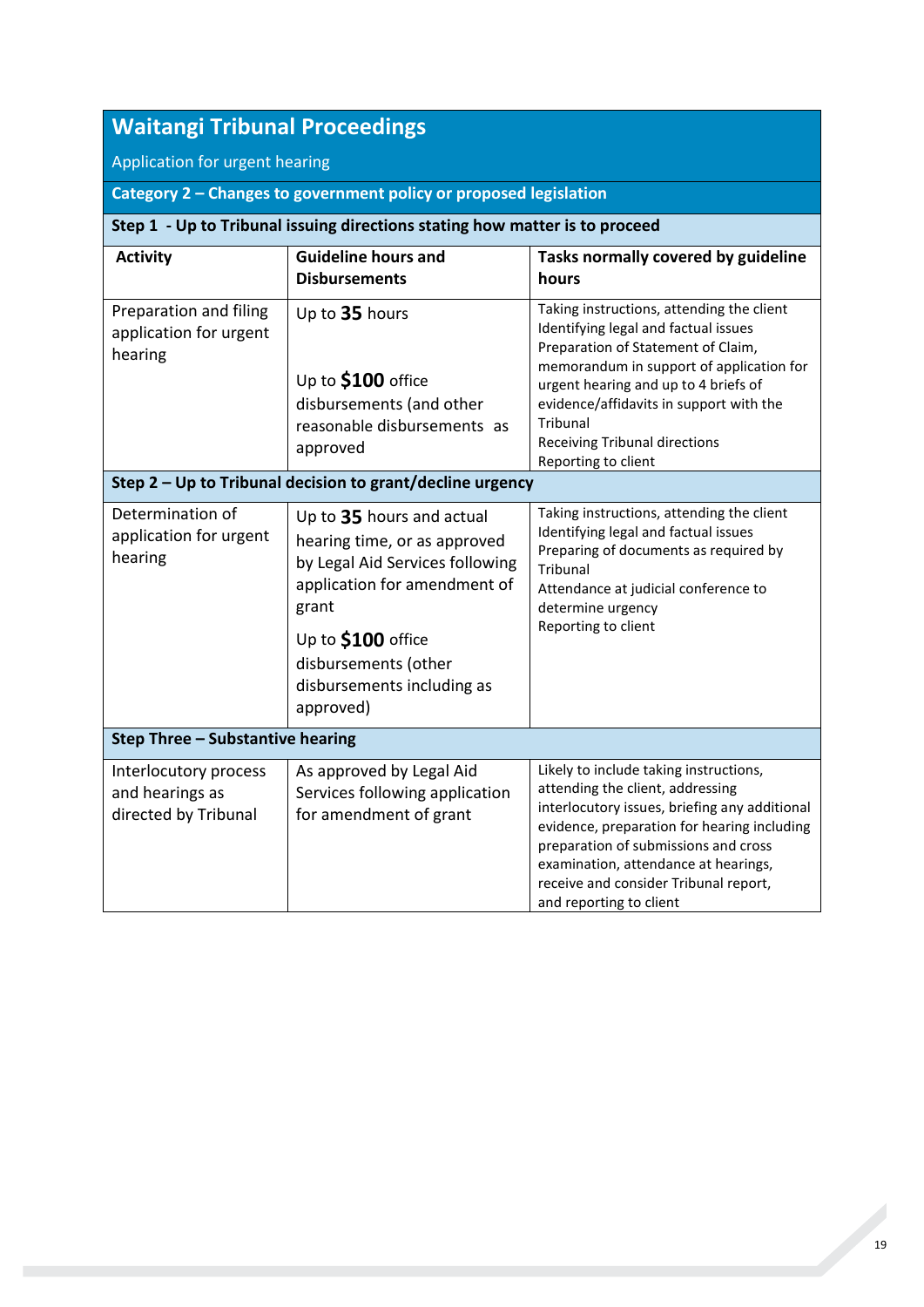| <b>Waitangi Tribunal Proceedings</b>                                        |                                                                                                                                                                                                     |                                                                                                                                                                                                                                                                                                                                     |  |  |  |  |
|-----------------------------------------------------------------------------|-----------------------------------------------------------------------------------------------------------------------------------------------------------------------------------------------------|-------------------------------------------------------------------------------------------------------------------------------------------------------------------------------------------------------------------------------------------------------------------------------------------------------------------------------------|--|--|--|--|
| Application for urgent hearing                                              |                                                                                                                                                                                                     |                                                                                                                                                                                                                                                                                                                                     |  |  |  |  |
| <b>Category 3 - Significant National Issue</b>                              |                                                                                                                                                                                                     |                                                                                                                                                                                                                                                                                                                                     |  |  |  |  |
| Step 1 - Up to Tribunal issuing directions stating how matter is to proceed |                                                                                                                                                                                                     |                                                                                                                                                                                                                                                                                                                                     |  |  |  |  |
| <b>Activity</b>                                                             | <b>Guideline hours and</b><br><b>Disbursements</b>                                                                                                                                                  | Tasks normally covered by guideline<br>hours                                                                                                                                                                                                                                                                                        |  |  |  |  |
| Preparation and filing<br>application for urgent<br>hearing                 | Up to 60 hours<br>Up to \$100 office<br>disbursements pre approved<br>(and other reasonable<br>disbursements as approved)                                                                           | Taking instructions, attending the client<br>Identifying legal and factual issues<br>Preparation of Statement of Claim,<br>memorandum in support of application for<br>urgent hearing and up to 6-8 briefs of<br>evidence/affidavits in support with the<br>Tribunal<br><b>Receiving Tribunal directions</b><br>Reporting to client |  |  |  |  |
| Step 2 - Up to Tribunal decision to grant/decline urgency                   |                                                                                                                                                                                                     |                                                                                                                                                                                                                                                                                                                                     |  |  |  |  |
| Determination of<br>application for urgent<br>hearing                       | Up to 40 hours or as approved<br>by Legal Aid Services following<br>application for amendment of<br>grant<br>Up to \$100 office<br>disbursements (other<br>reasonable disbursements as<br>approved) | Taking instructions, attending the client<br>Identifying legal and factual issues<br>Preparing of documents as required by<br>Tribunal<br>Attendance at judicial conference to<br>determine urgency<br>Reporting to client                                                                                                          |  |  |  |  |
| <b>Step Three - Substantive hearing</b>                                     |                                                                                                                                                                                                     |                                                                                                                                                                                                                                                                                                                                     |  |  |  |  |
| Interlocutory process<br>and hearings as<br>directed by Tribunal            | As approved by Legal Aid<br>Services following application<br>for amendment of grant                                                                                                                | Likely to include taking instructions,<br>attending the client, addressing<br>interlocutory issues, briefing any additional<br>evidence, preparation for hearing including<br>preparation of submissions and cross<br>examination, attendance at hearings,<br>receive and consider Tribunal report,<br>and reporting to client      |  |  |  |  |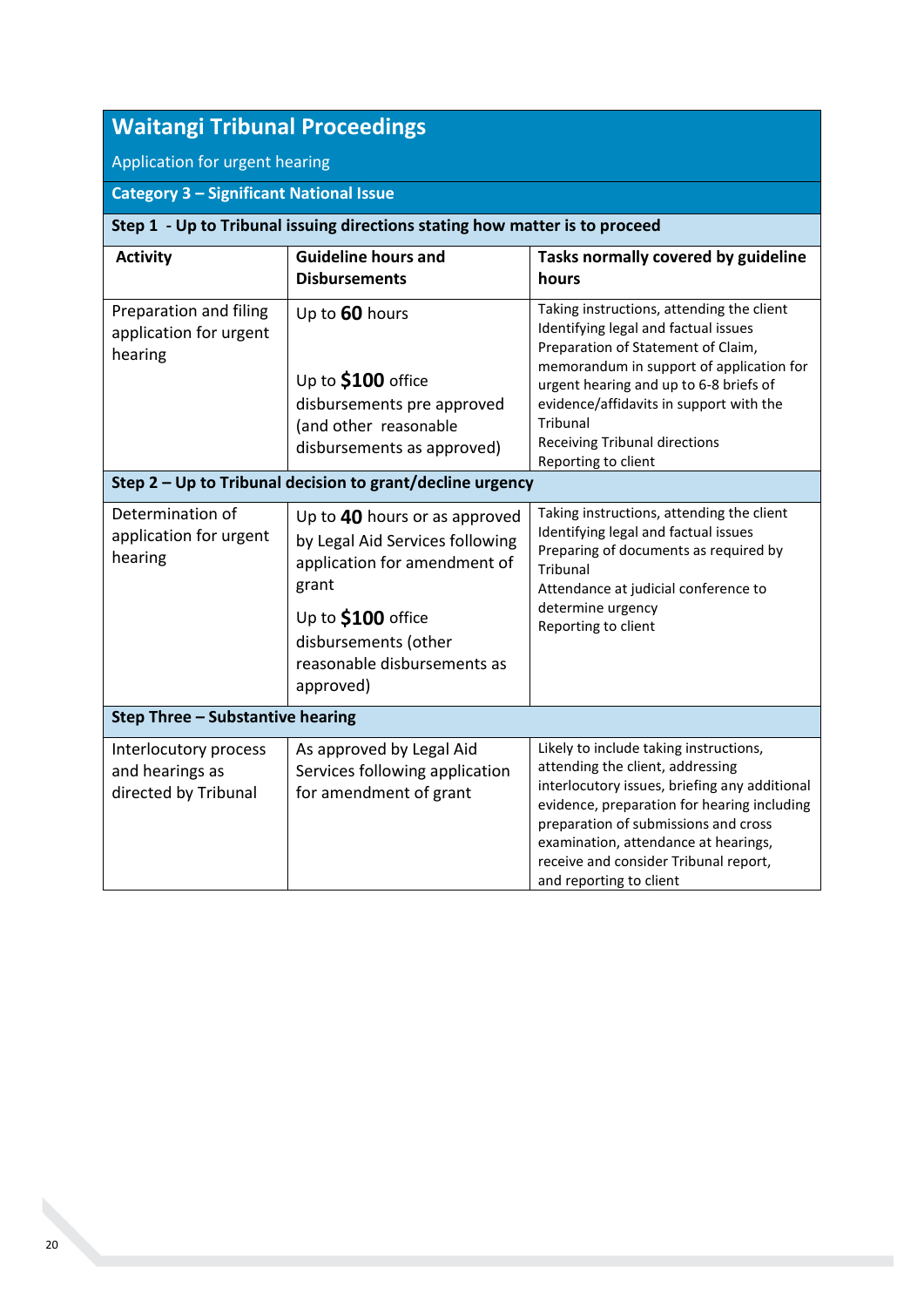### <span id="page-24-0"></span>**Process of making an application for legal aid - Applications for Urgent Hearing**

- 91. The process of making an application for legal aid under urgency is:
	- (a) A Statement of Claim and supporting documents seeking an urgent hearing are filed with the Tribunal;
	- (b) A WAI number is allocated to the claim and preliminary directions issued as to how the application is to be dealt with;
	- (c) A completed application for legal aid is made (refer paragraph **42** above for what is required ) which, in addition, must also:
		- i) Identify clearly on the application form that the aid sought is in relation to an application for an urgent hearing;
		- ii) Identify the funding category that the application falls within; and
		- iii) In relation to any application for amendment of grant for future work detailing the work required to meet the Tribunal directions.
	- (d) Legal Aid Services will seek a s.49 report from the Tribunal upon receipt of a completed application
	- (e) Legal Aid Services considers the s.49 report, and the other relevant matters including the applicant's application and supporting information, directions of the Tribunal, and will consider whether or not the application for an urgent hearing has sufficient prospects of success to justify the grant of aid (section 10(4)(d)(i) of the Act).
	- (f) Legal Aid Services makes a decision to grant aid subject to any conditions, declines the application for aid, or seeks further information in relation to the application from the applicant/provider
	- (g) Legal Aid Services will also determine the category of application and assess applications for amendments to grant against that category. In the event that the category is not specified by the claimant or provider the application will be deemed to be category 1.

### <span id="page-24-1"></span>**Remedies and Resumption Applications**

92. Applications for legal aid relating to Remedies and Resumption applications will be considered based on the policy relating to the Urgency applications set out in paragraphs **84-89** above, with appropriate amendments.

### <span id="page-24-2"></span>**Interested Parties**

- 93. Interested parties (being claimants without a direct interest in the application) must demonstrate that they meet the requirements of section 47(2). Interested parties must demonstrate their intent to actively participate in the proceedings and the necessity for their involvement.
- 94. This work will then be billed on the substantive file.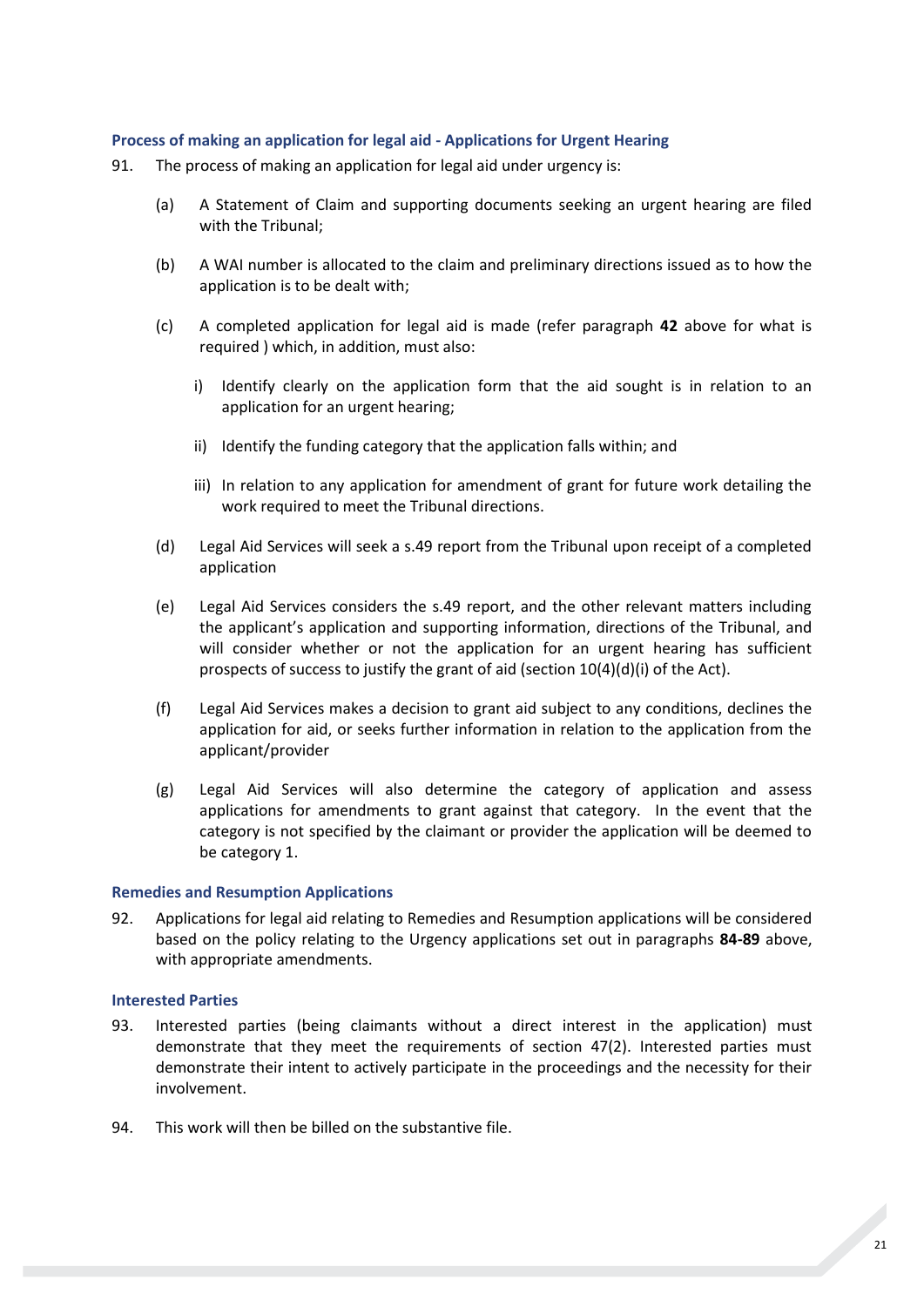### <span id="page-25-0"></span>Invoices

- 95. The *Granting Decisions* section of the Provider Grants Manual applies to legal aid for Tribunal proceedings, as does all legislation and regulations, including Regulation 19 which refers to timeframes in which invoices must be received. Providers are required to familiarise themselves with and comply with all relevant legislation policy and procedure in relation to invoicing.
- 96. The following specific matters should be noted:
	- a) Invoices must be physically signed by the lead provider. Electronic signatures are not acceptable;
	- b) The invoice should be accompanied by a report that sets out clearly the work undertaken during the period and by which provider;
	- c) Copies of all disbursements incurred should be annexed to the invoice;
	- d) Copies of relevant documents drafted during the period and relevant Tribunal directions should be annexed in either hard copy or electronic form.
- 97. Invoices are required to be calculated accurately and are to contain sufficient information to identify the relevancy of the work undertaken. Where invoices are incorrectly calculated (including GST calculations), Legal Aid Services must return these for correction prior to Legal Aid Services considering any amount contained in the invoice for payment.
- <span id="page-25-1"></span>98. Providers must send a copy of each invoice that it sends to Legal Aid Services, to the legal aid applicant and/or claimant group.

### Disbursements

In 2012, the Ministry of Justice undertook a review of the legal aid disbursement policy. As a result, a new disbursements policy came into force on 5 November 2012 and applies to all grants of aid where the application for legal aid is received on or after this date.

The policy will also apply to amendments to grant that are received on or after 5 November 2012, where the application for aid was received prior to 5 November 2012. There will be no change to disbursements for existing grants unless an amendment to grant is made.

### <span id="page-25-2"></span>**Disbursement policy from 5 November 2012**

- 99. The disbursements policy is available on our website in [the grants handbook.](http://www.justice.govt.nz/about/lawyers-and-service-providers/legal-aid-lawyers/legal-aid-provider-manuals/grants-handbook/) It applies in the following scenarios:
	- all grants approved on or after 5 November 2012 and
	- all grants approved prior to 5 November 2012 where an amendment request is received on or after 5 November 2012.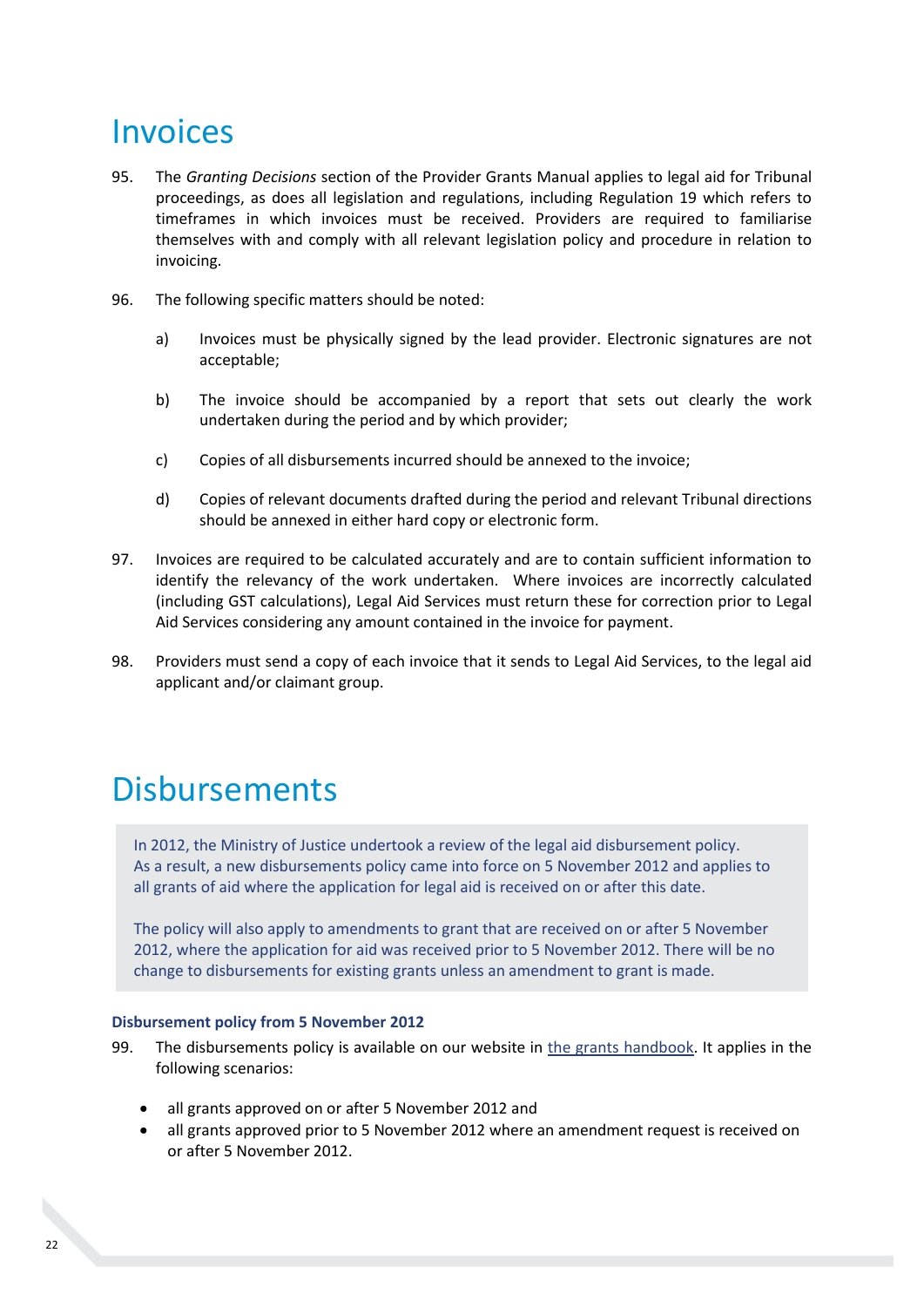### <span id="page-26-0"></span>**Disbursement policy prior to 5 November 2012**

- 100. To view the disbursement policy that applies to legal aid grants that were approved prior to 5 November 2012 and an amendment request has not been received, please see below.
- 101. Where applicable, the pre-approved sections of the disbursement policy apply to Tribunal matters. All other disbursements are to have prior approval. However, the terms and conditions of the disbursements such as maximum daily allowances or fixed fees apply.

### <span id="page-26-1"></span>**Office disbursements**

102. A one off pre-approved office disbursement of up to \$100 is available per grant. Amounts in excess of \$100 will be considered for approval as part of the application for amendment process.

### <span id="page-26-2"></span>**Photocopying**

- 103. Copies of reports and other Tribunal documents are to be provided in electronic form to the greatest extent possible.
- 104. Where hard copies are required, Legal Aid Services will fund the cost of printing one copy for the claimant/legal aid applicant – but will not fund multiple copies for members of a wider claimant group.
- 105. Where it is reasonable that a summary or partial documents should be provided rather than full copies providers are required to provide those summaries or partial documents.
- 106. Providers must obtain prior approval before incurring any photocopying costs.

### <span id="page-26-3"></span>**Travel costs**

- 107. Limited pre-approved travel costs are available as outlined in the Inactive Inquiries section of these guidelines.
- 108. For all other travel disbursements, providers must obtain prior approval.
- 109. Where the costs of a meal or accommodation (or other expenses) relate to more than one client, the costs should be split between the relevant clients. This should be clearly identified in the invoice including the number of files and how the amount has been divided.
- 110. Koha cannot be charged to Legal Aid Services as a disbursement.

### <span id="page-26-4"></span>**Specific Disbursements**

- 111. Specific rules apply in respect of the following:
	- (a) The use of non lawyers; and
	- (b) Expert witnesses

#### NON LAWYERS

- 112. Non Lawyers include staff employed by providers with particular skills and include law clerks who may subsequently become providers when qualified.
- 113. Providers must comply with the Assignment and Disbursements policies in the Provider Grants Manual regarding the use and invoicing of non-lawyers. Providers must seek prior approval before engaging a non-lawyer.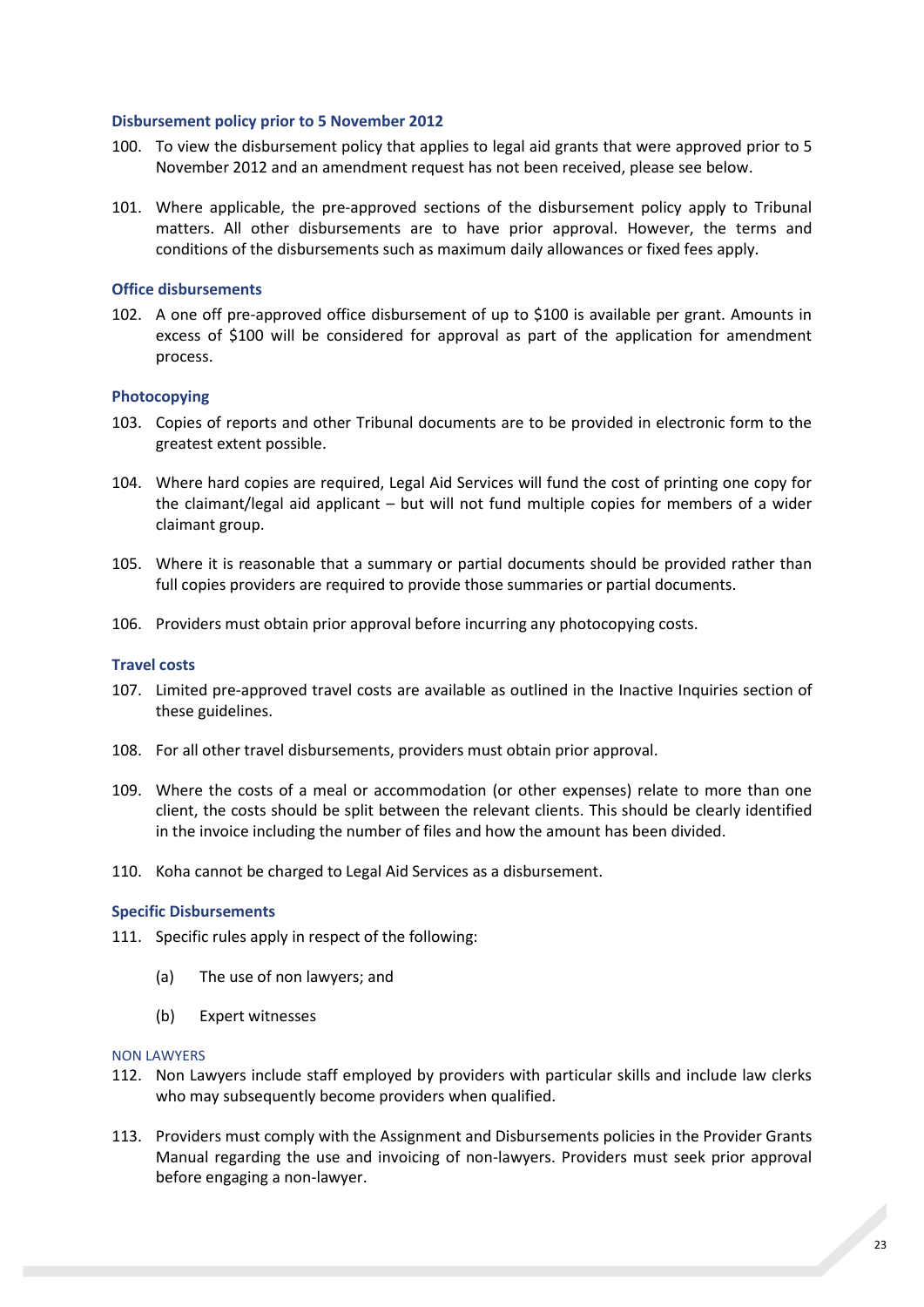- 114. Lead providers must provide the following details in their applications for amendments of grants, and invoices:
	- (c) The name of the non lawyer, their role and their hourly rate
	- (d) An itemised breakdown of the work completed by the non-lawyer including the total number of hours by activity
	- (e) the reason for the non lawyer undertaking the activities and the necessity of the work undertaken
	- (f) any other costs incurred by the non lawyer
- 115. The hours for the work undertaken by non lawyers must be entered under disbursements "special".

### EXPERT WITNESSES

- 116. Legal Aid Services may fund the use of expert witnesses as a disbursement. However the expert must be relevant and necessary to progress the particular claim in the Tribunal.
- 117. Providers must apply for prior approval for an expert's costs. The application must include a full quote from the expert and advice on whether or not other funding agencies have provided funding (or been approached to provide funding) for work by the expert (and if so what funding and what work).

### <span id="page-27-0"></span>Co-operation between Counsel

### <span id="page-27-1"></span>**Co-ordinating Counsel**

- 118. From time to time, the Tribunal will recognise or put in place arrangements for one or more of the providers already involved in a hearing, to provide coordination on particular issues or matters. In other cases, claimants or providers may develop arrangements to coordinate participation in Tribunal processes on an Iwi-wide or other basis.
- 119. Prior to providers undertaking this work, prior approval is required for funding for such arrangements. Legal Aid Services welcomes such requests and will provide Legal Aid Services funding where arrangements will result in more efficient and cost effective delivery of legal services within the context of the hearing overall.
- 120. Supporting evidence from the Tribunal confirming names of co-ordinating counsel and the scope of the role set by the Presiding Officer is required.
- 121. Co-ordinating counsel are required to submit separate amendments to grant and invoices, as this work needs to be clearly delineated from any work they undertake as individual counsel on claimant specific legal aid files.
- 122. The legal aid file that the coordinating counsel work in that capacity is to be billed against must contain an element(s) of the claimant's claims of Treaty breaches on the relevant claimant's substantive file. It must also be a file that is assigned to the co-ordinating counsel as Lead Provider.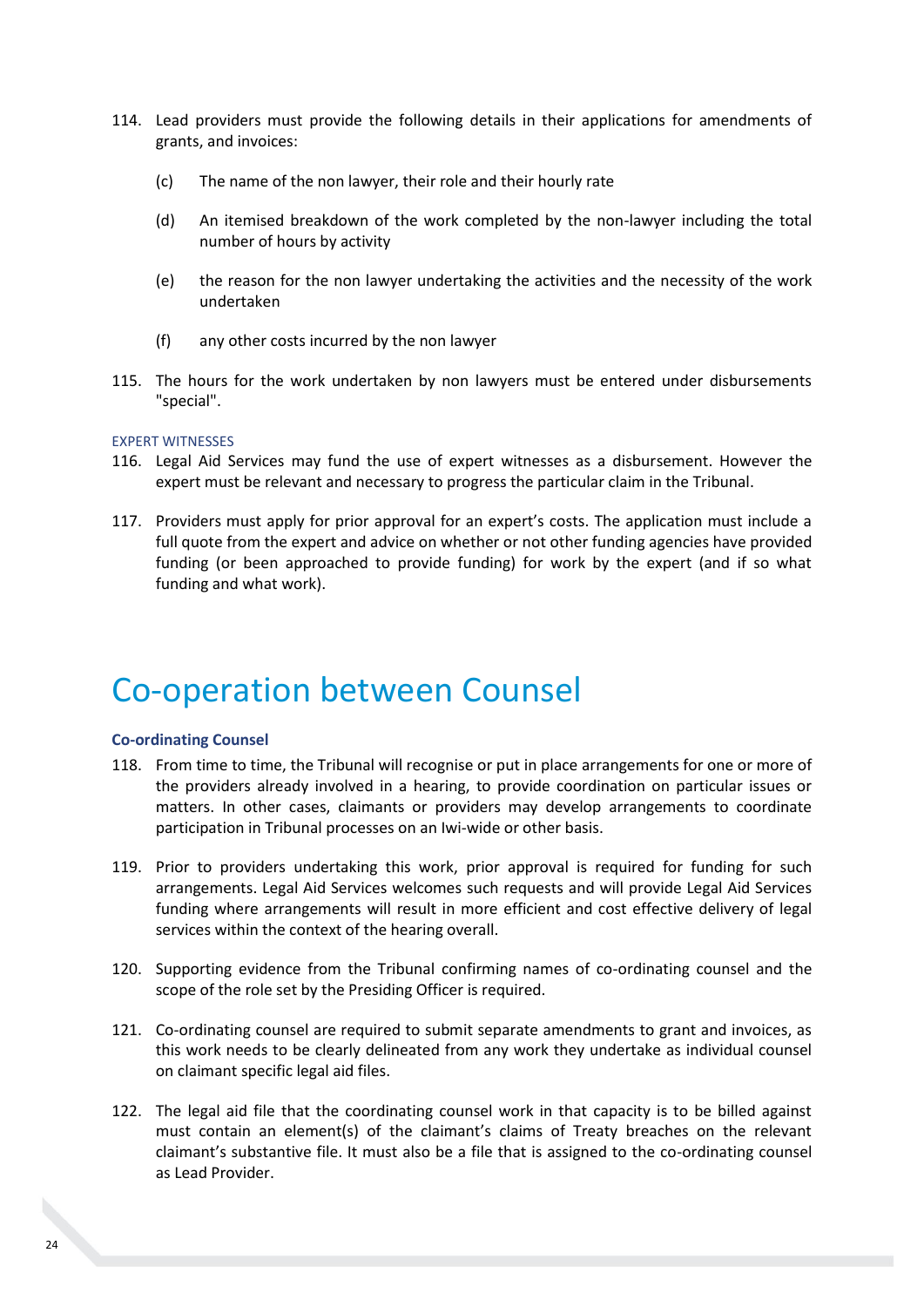123. All Co-ordinating counsel must have a current contract as a lead provider, due to the substantive nature of the work undertaken and the requirement that all work is billed to a file assigned to them.

### <span id="page-28-0"></span>**Working cooperatively with others to avoid duplication**

- 124. Providers are expected to co-operate with each other, wherever possible, to reduce duplication of work. For example, lead providers should always consider arrangements that achieve efficiencies such as having one of them conducting legal research on a particular topic and sharing the results, or drafting a memorandum, or having one provider appear on behalf of the group to lead evidence or conduct cross-examinations in the Tribunal.
- 125. The principle is the extent to which a reasonable self funding client would consider they need to maintain separate legal representation, as opposed to working together with other groups on matters of common interest, even where they may have different interests in relation to other matters.
- 126. Providers should refer to Legal Aid Services' practice standards for providers. These include provisions regarding the need for providers to work cooperatively to avoid duplication.
- 127. This expectation does not require providers to consider cooperative arrangements that would create conflicts of interest or are for some other reason inappropriate. Nor is it aimed at promoting cooperative arrangements that are additional to separate client representation and result in additional costs.

#### <span id="page-28-1"></span>**Taking a constructive approach to resolving disputes between claimants**

128. Providers need to be aware of the Legal Aid Services' practice standards. They contain provisions regarding the need for providers to take a constructive approach to resolving disputes, and to advise clients of options for resolving matters and to encourage them to do so.

### <span id="page-28-2"></span>Alternative Funding

129. Section105 of the Act provides:

*"No provider may take payments from or in respect of a person to whom legal aid services or specified legal services are provided unless the payments are:*

- *(a) authorised under this Act; or*
- *(b) authorised by the Commissioner acting under the authority of this Act, or the regulations."*
- 130. Accordingly providers must advise Legal Aid Services of any additional funding for their legal services that is proposed to be paid by the claimants or agencies such as the Office of Treaty Settlements (OTS), Crown Forestry Rental Trust (CFRT) or the Tribunal itself. Providers must also advise Legal Aid Services if they are wishing to accept top-up payments or koha from the claimant group.
- 131. In order to fully consider the request, the following will need to be provided: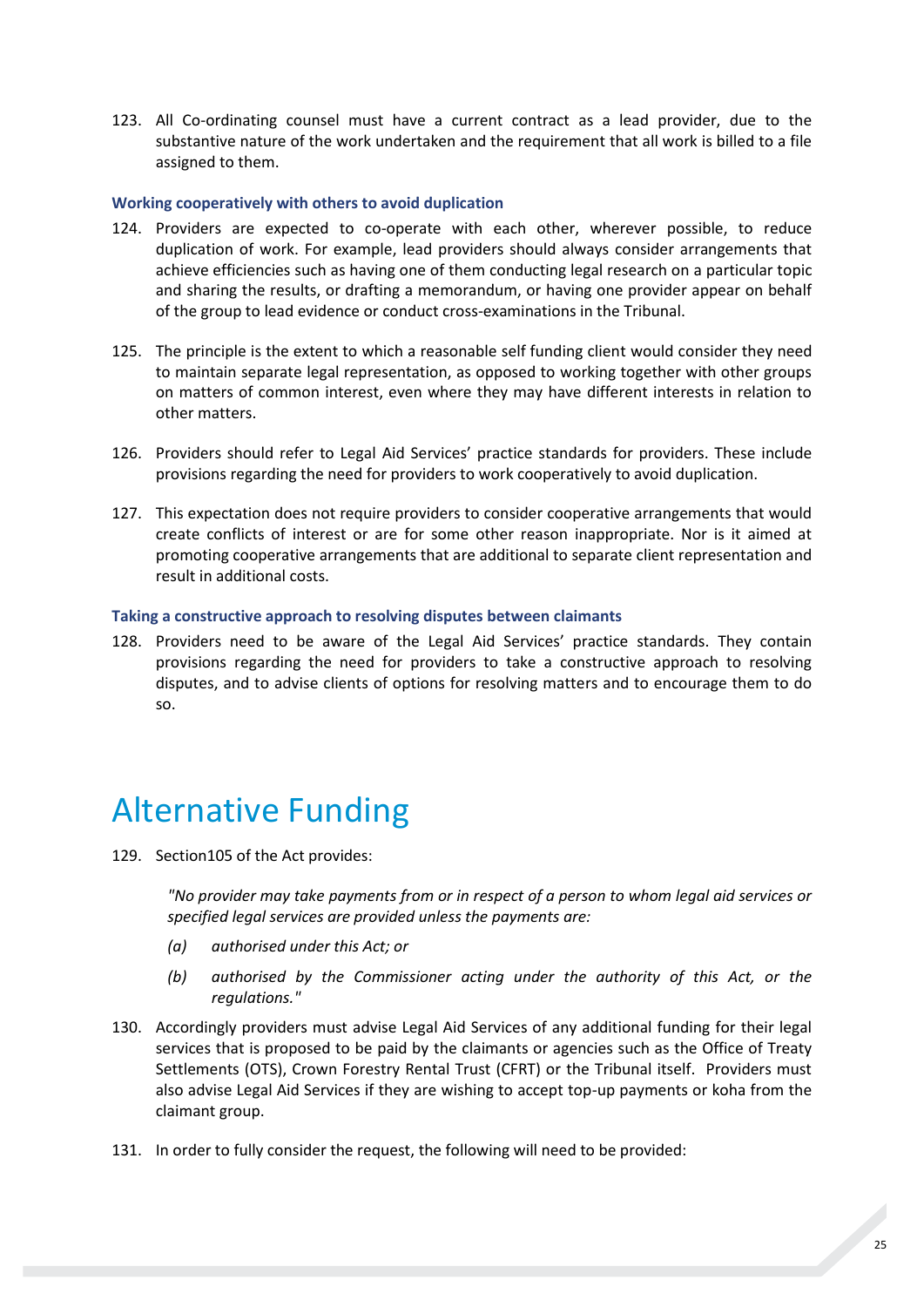- a) confirmation that an exemption is being sought;
- b) relevant documents that detail the nature of the funding to be received including the amount of the payment;
- c) the legal aid number for the matter referred to;
- d) a brief description of the work that is being carried out under the alternative funding;
- e) an application for amendment to grant to identify the work that will not be covered by the alternative funding.

# <span id="page-29-0"></span>Relationship between Legal Aid Services and providers

- 132. Legal Aid Services takes a proactive role in maintaining a professional relationship with providers including assisting Tribunal providers to comply with this operational policy and/or to interface effectively with Legal Aid Services' systems. Options that can be undertaken are:
	- (a) individualised information and training to the provider and or to the provider's staff
	- (b) regular provider clinics
	- (c) Inquiry District Hui with lawyer representatives
- 133. Should these steps fail or concerns arise following the above steps, the following formal action may be considered.
	- Involving an internal or external reviewer
	- Examination of files
	- Intensive scrutiny of amendment /or invoices/ or invoicing practices
	- Audits or formal referral for investigation under the contract provisions
	- Assisted case management.
	- Mediation
	- Referral to NZLS standards committee/complaints committee
- 134. Legal Aid Services will discuss relevant issues and options with a provider before taking action.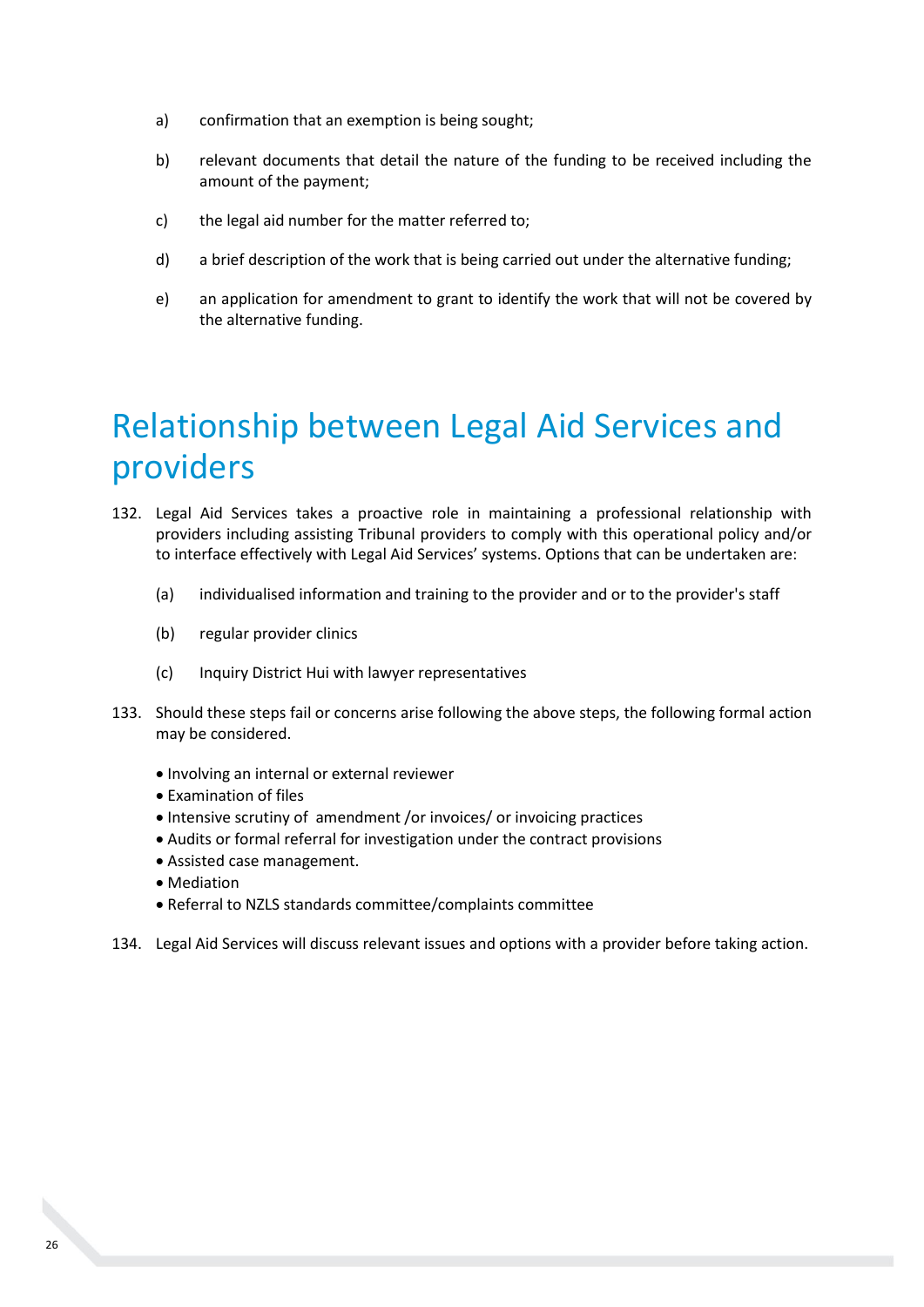# <span id="page-30-0"></span>Appendix A

135. Standard stages for District Inquiries into historical claims

### <span id="page-30-1"></span>**Application stage**

- 136. Section 47 and sections 48 to 50 apply to an application for legal aid made in respect of any proceedings before the Waitangi Tribunal where:
	- (a) the application is made by a Maori; and
	- (b) the claim to which the application relates is submitted, or is to be submitted by that Maori for the benefit of a group of Maori of which the applicant is a member.

The claim must specify the alleged breach of the Treaty of Waitangi Act 1975.

- 137. If the claim is accepted by the Tribunal then it is registered and a WAI number is allocated. The claim is then assigned to the Inquiry District that it relates to. Some claims may fall into more than one Inquiry District.
- 138. The Presiding Judge of an Inquiry District issues directions on how and when the inquiry will be conducted.

### <span id="page-30-2"></span>**Casebook stage**

- 139. Casebook preparation involves determining the scope of the inquiry, and enabling all concerned parties to work together to produce casebook research. Any gaps in historical research for the particular Inquiry are identified.
- 140. The casebook research of professional or technical evidence is gathered by professional historians and involves working in Crown archives or records, libraries; with private papers and other repositories of historical records. This period of research is usually undertaken by Tribunal staff, CFRT staff, contractors, or Crown Law research staff.
- 141. Legal Aid Services does not fund historical research as this is generally carried out by historians as outlined above. Where there is an identified gap in the historical research, historians will be engaged to carry out the relevant research. This work can be funded by the CFRT or the Tribunal itself.
- 142. The final reports of technical evidence are collated into a casebook prior to the commencement of the hearing process.
- 143. When the casebook stage has been completed, the interlocutory stage commences.

### <span id="page-30-3"></span>**Interlocutory stage**

- 144. This process involves a more formal refinement of the issues to be considered as well as the filing of affidavits of evidence. This stage is also an opportunity to file amendments to the Statements of Claim.
- 145. The Tribunal holds regular Judicial Conferences during this period in order to narrow down an identified statement of issues. Other important aspects of this stage are that the Crown will file its response to the various claims.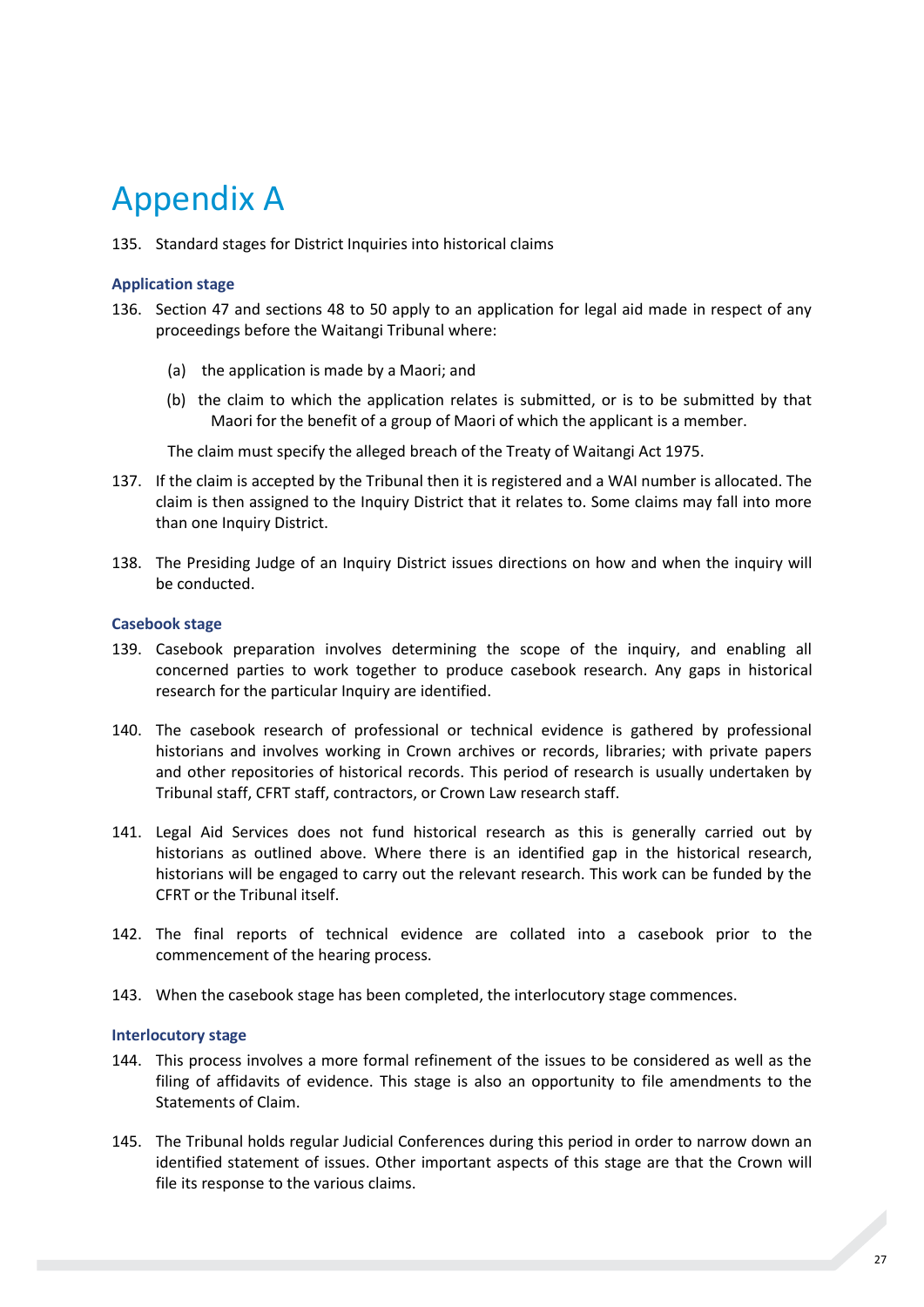146. The interlocutory stage concludes when the Tribunal issues a statement of issues that sets out all the issues that they are prepared to decide upon during that Inquiry.

### <span id="page-31-0"></span>**Hearings stage**

- 147. Hearings are held so that that the Tribunal can hear evidence from claimants to substantiate their claims and from other parties, including the Crown. The parties' lawyers will also make submissions containing legal arguments based on Treaty principles.
- 148. The hearings stage is conducted in a similar way to court litigation. All claimants and the Crown's witnesses and experts are heard over a number of hearing weeks. The hearings are usually fixed for a few weeks at a time (or a block) and will continue over a number of months.

### <span id="page-31-1"></span>**Report writing stage**

- 149. Following the conclusion of the hearings, the active part of the particular inquiry is adjourned and the Tribunal retires to start preparing its recommendations. Depending on the complexity of the Inquiry, this period can last for many months and sometimes years.
- 150. The resulting recommendations are then produced by the Tribunal and circulated to all the parties and the Government.